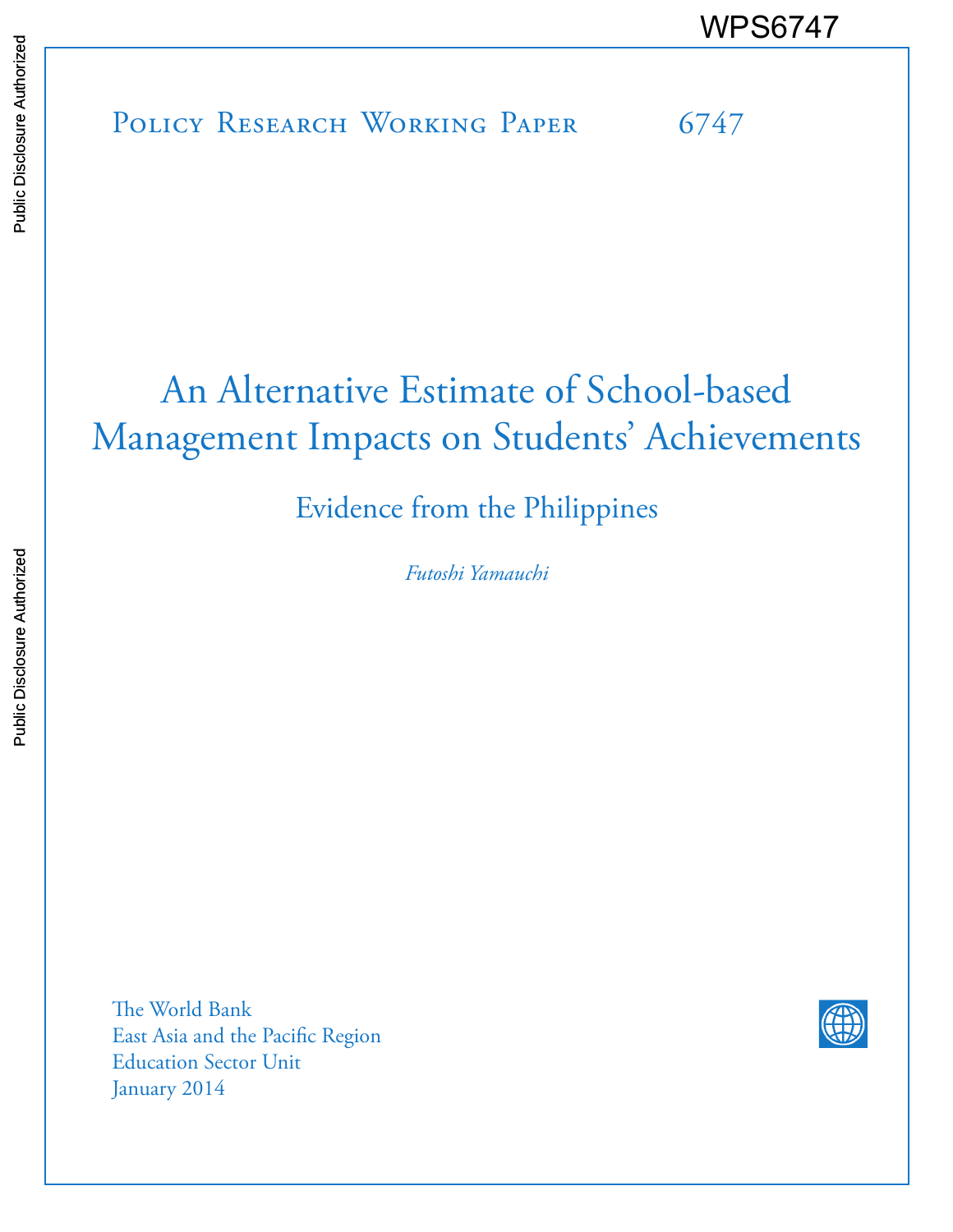## POLICY RESEARCH WORKING PAPER 6747

# **Abstract**

This paper aims to estimate the impact of school-based management on students' test scores in the Philippines. Estimation results using double differencing combined with propensity score matching show that school-based management increases the average national achievement test score by 4.2 points over three years. The increase in mathematics reached 5.7 points. This is larger than

the estimate previously reported from the Philippines, probably because the sample schools had learned about implementation of school-based management from experiences accumulated in other provinces that introduced it earlier. The empirical results also show that schools with experienced principals and teachers are eager to introduce school-based management.

This paper is a product of the Education Sector Unit, East Asia and the Pacific Region. It is part of a larger effort by the World Bank to provide open access to its research and make a contribution to development policy discussions around the world. Policy Research Working Papers are also posted on the Web at http://econ.worldbank.org. The author may be contacted at fyamauchi@worldbank.org.

*The Policy Research Working Paper Series disseminates the findings of work in progress to encourage the exchange of ideas about development*  issues. An objective of the series is to get the findings out quickly, even if the presentations are less than fully polished. The papers carry the *names of the authors and should be cited accordingly. The findings, interpretations, and conclusions expressed in this paper are entirely those of the authors. They do not necessarily represent the views of the International Bank for Reconstruction and Development/World Bank and its affiliated organizations, or those of the Executive Directors of the World Bank or the governments they represent.*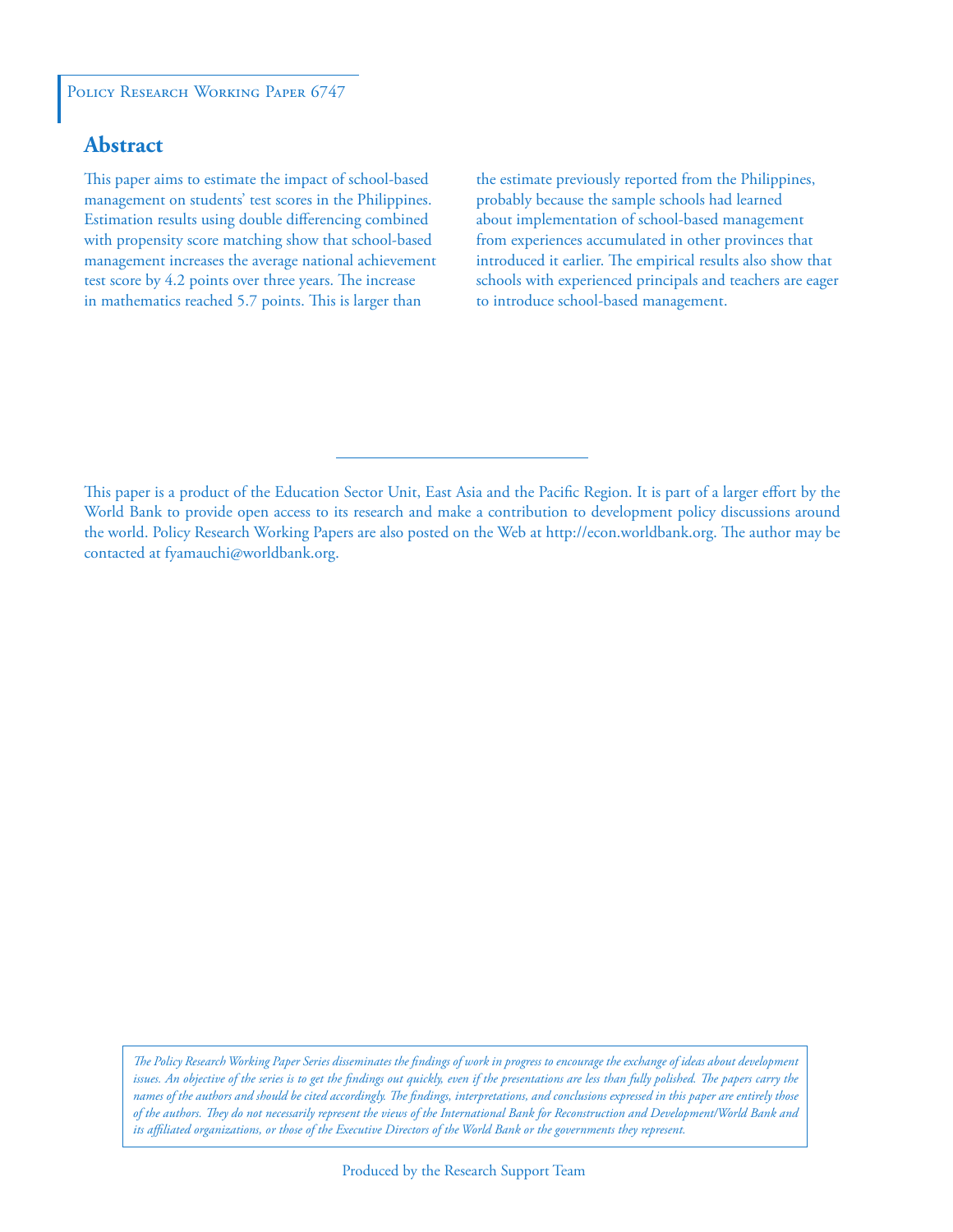## **An Alternative Estimate of School-based Management Impacts on Students' Achievements: Evidence from the Philippines[1](#page-2-0)**

Futoshi Yamauchi<sup>[2](#page-2-1)</sup>

The World Bank

**Key words**: School based management, test score, Philippines

**JEL Classifications: I21, O53**

<span id="page-2-0"></span><sup>1</sup> I would like to thank Luis Benveniste, Yuki Ikeda, William Martin, Suhas Parandekar, and Ken Vine and the reviewer of the Journal for their useful comments. AusAID and the Government of Japan provided financial support. The opinions and conclusions expressed in this paper are those of its author and do not necessarily reflect positions of the World Bank and its member governments. Any remaining errors are mine.<br><sup>2</sup> Correspondence: Futoshi Yamauchi, The World Bank, 1818 H Street, NW, Washington D.C. 20433; Email:

<span id="page-2-1"></span>[fyamauchi@worldbank.org,](mailto:fyamauchi@worldbank.org) Phone: 202 458 4262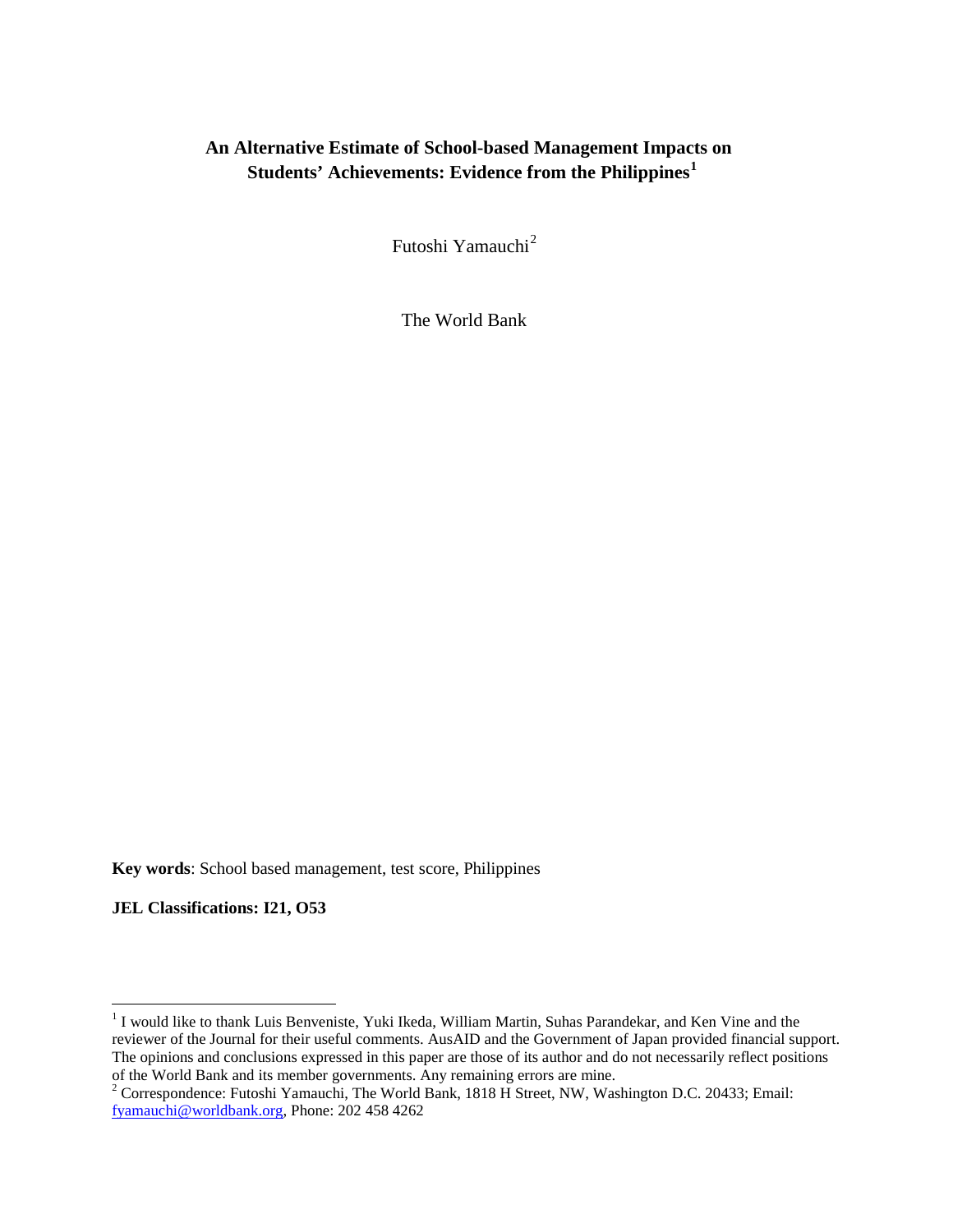### **1. Introduction**

School-based management (SBM) aims to introduce autonomous school governance to reflect local needs with direct monitoring of school activities by their stakeholders, that is, parents and the community. Such a decentralization effort in the context of school education includes some of the following features – decentralized revenue generation, school administration, management, teacher hiring, and curriculum design.[3](#page-3-0) These functions are devolved to local governments or schools. In this paper I assess impacts of SBM on students' achievement, measured by their national achievement test scores, using school-level data available from the second round of SBM scale-up in the Philippines.

In the Philippines where our empirical study is drawn, there were two stages of SBM implementation. First, SBM was initially introduced in 23 poor provinces (divisions, interchangeably) as part of a large school intervention package, called the Third Elementary Education Project (TEEP), after 2001. Those provinces were identified as the most socially depressed in the Social Reform Agenda (see more details in Section 3). Second, once TEEP was completed in 2006, SBM was scaled up to other non-TEEP divisions with the support of neighboring TEEP divisions. In this period the introduction of SBM was the only major change experienced at non-TEEP schools, in contrast to the situation where TEEP schools, when implementing SBM, received other investments such as building construction and renovation, textbooks, teachers' training, and other facility support.

I use data from the second stage of SBM implementation to avoid contamination effects from the other intervention components. More specifically, I compare schools that received SBM grants in 2006 and 2009 (thus, with a three-year interval) under the assumption that both the School Improvement Plan and the Annual Improvement Plan were proposed before receiving the grant (therefore, a three-year gap in the

<span id="page-3-0"></span><sup>&</sup>lt;sup>3</sup> When this policy includes financial decentralization, it may lead to poorer areas having much less funding for their schools.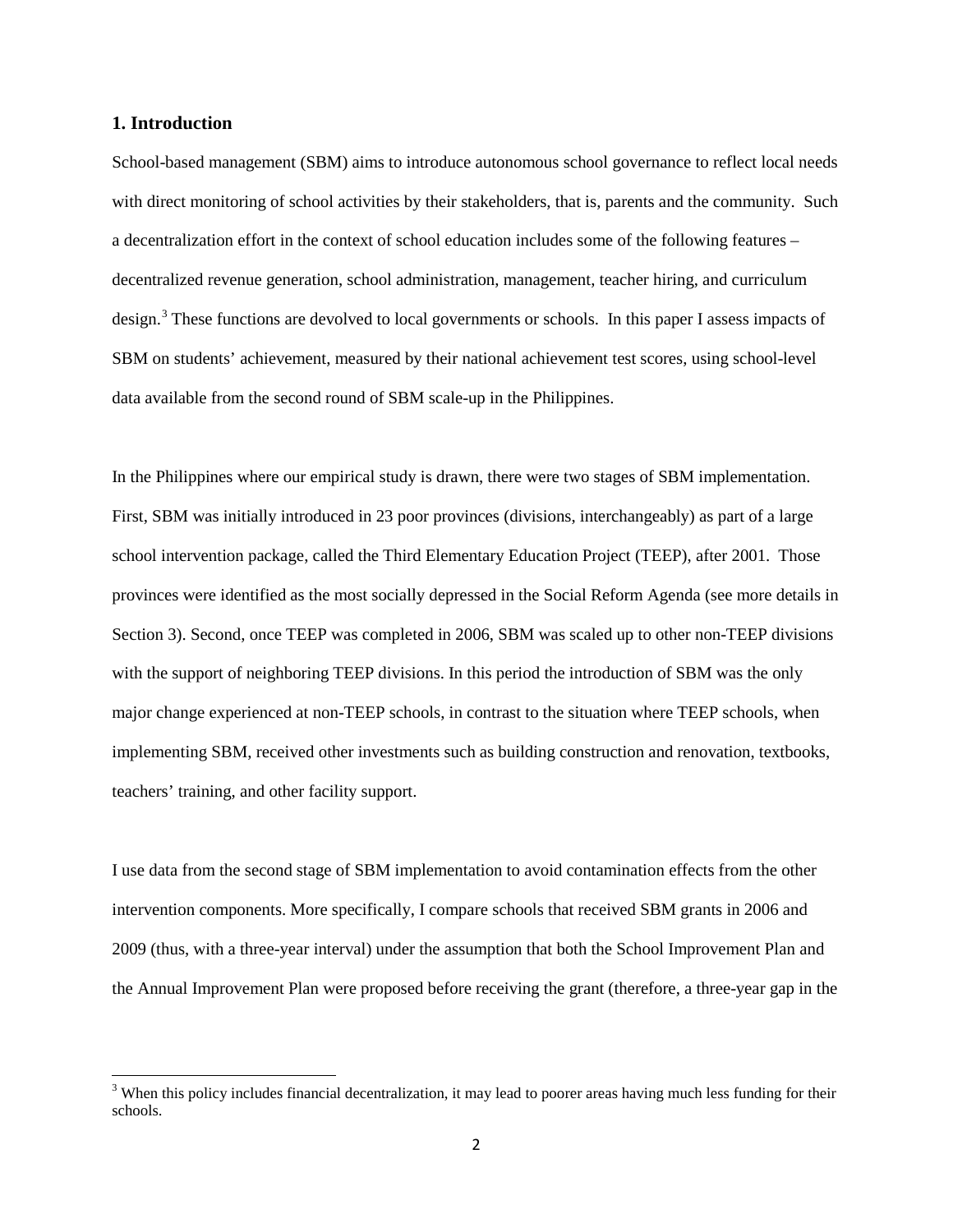improvement plans is assumed between the two groups).[4](#page-4-0) The Matching method is used to control for pre-SBM differences, correlated with non-randomness of the SBM implementation between the two groups in the sample.

Our work is closely related to an earlier study by Khattr et al. (2012). They used the initial implementation stage of SBM during the TEEP period, when the government initially planned three batches by divisions to implement SBM (thus, enabling a pipeline method). Their empirical setting is characterized by two important features: (i) in reality, lags between batches were short for some reasons related to the actual project implementation, and (ii) it was at the very initial stage of SBM in the country. Their estimate of an increase in the total test scores from two-year exposure to SBM is 1.45 points, which is quite small probably due to the factors mentioned above.

In contrast to the above study, Yamauchi and Liu (2012b) evaluated the impact of the whole intervention package of TEEP (including SBM) on test scores. Their analysis does not attempt to purge out SBM impacts from the other components, so the impact estimate includes the SBM impacts. The estimation used the sample of schools from the macro-region of Visayas where treated and control divisions are geographically scattered. Based on double differences combined with propensity score matching, the impact is around an increase of score by 4.[5](#page-4-1) to 5 points over two years.<sup>5</sup>

The paper is organized as follows. The next section reviews recent literatures on SBM. Section 3 describes our empirical setting, especially TEEP and non-TEEP divisions, and discusses why I restrict our sample to non-TEEP and non-city division schools. Section 4 describes our data. The data come from three sources: (i) national school census data, (ii) SBM fund data, and (iii) national achievement test score

<span id="page-4-0"></span><sup>&</sup>lt;sup>4</sup> Schools are required to set up school improvement plan (SIP) for the coming 5 years as well as more specific annual improvement plans (AIP) that describes their plan for a school year. Based on significance of their SIP/AIP, SBM grants were allocated to schools.

<span id="page-4-1"></span> $\frac{3}{5}$  Interestingly, the simple double difference estimate (without matching) is similar to that of Kattr et al. (2012) for SBM.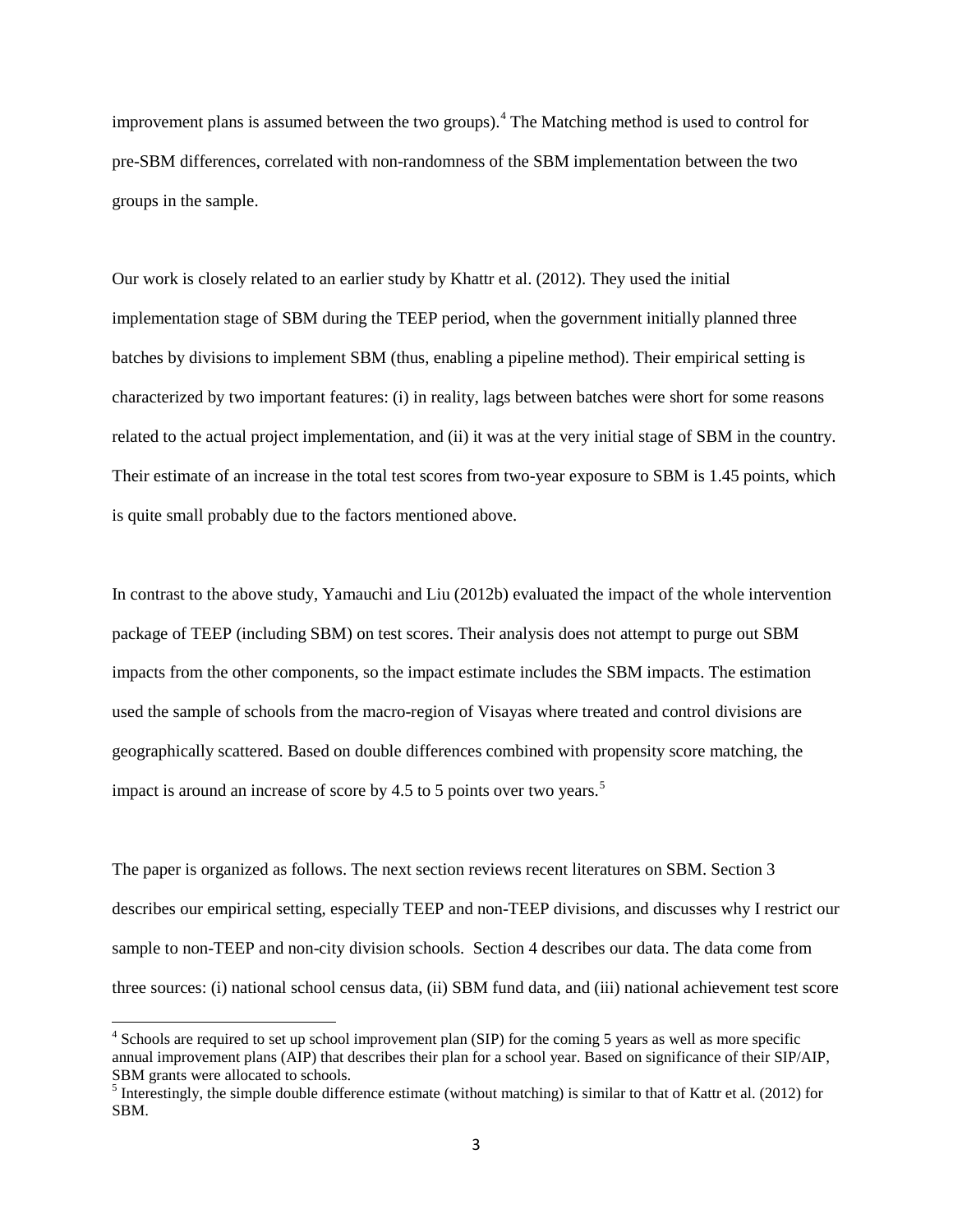data. Section 5 discusses the empirical method, namely double differences combined with propensity score matching.

The empirical results are summarized in Section 6. Double differencing with propensity score matching shows that SBM increases the national achievement test score by 4.2 points over three years. The mathematics score increased by 5.7 points. This is larger than the estimate previously reported from the Philippines, probably due to the fact that our sample schools had learned from SBM experiences accumulated in those schools that introduced SBM earlier. Our empirical results also show that schools endowed with more experienced principals and teachers are likely to be better prepared for introducing SBM. Conclusions are mentioned in the last section.

## **2. Literature Review**

Recently there has been a growing number of studies that evaluate the impact of SBM (see Bruns, Filmer and Patrinos, 2011, Table 3.4). Here I collect studies that used either randomization or a combination of panel data and matching methods. The first group used randomization approaches to identify SBM impacts (Duflo, Dupas and Kremer, 2012; Chaudhury and Parajuli, 2010; Das, 2008l; Pradhan et al., 2010; Gertler, Patrinos and Rodrigues-Oreggia, 2012). With an ideal introduction of randomized trials, the analysis is free from endogenous program placement that could bias the treatment effect. Duflo, Dupas and Kremer (2012) introduced randomized experiments to Kenyan schools to compare school resource effects and teachers' incentive effects on learning outcomes. They find that improving school resources, measured by decreasing the pupil-teacher ratio, leads to reduced teacher effort in the absence of any other changes, but students who were assigned to locally-hired contract teachers (with the presence of parents' involvement in school management) showed significant improvements in test scores. Chaudhury and Parajuli (2010) and Gertler, Patrinos and Rodrigues-Oreggia (2012), using school-level randomized experiments in Nepal and Mexico, respectively, showed that devolution of decision making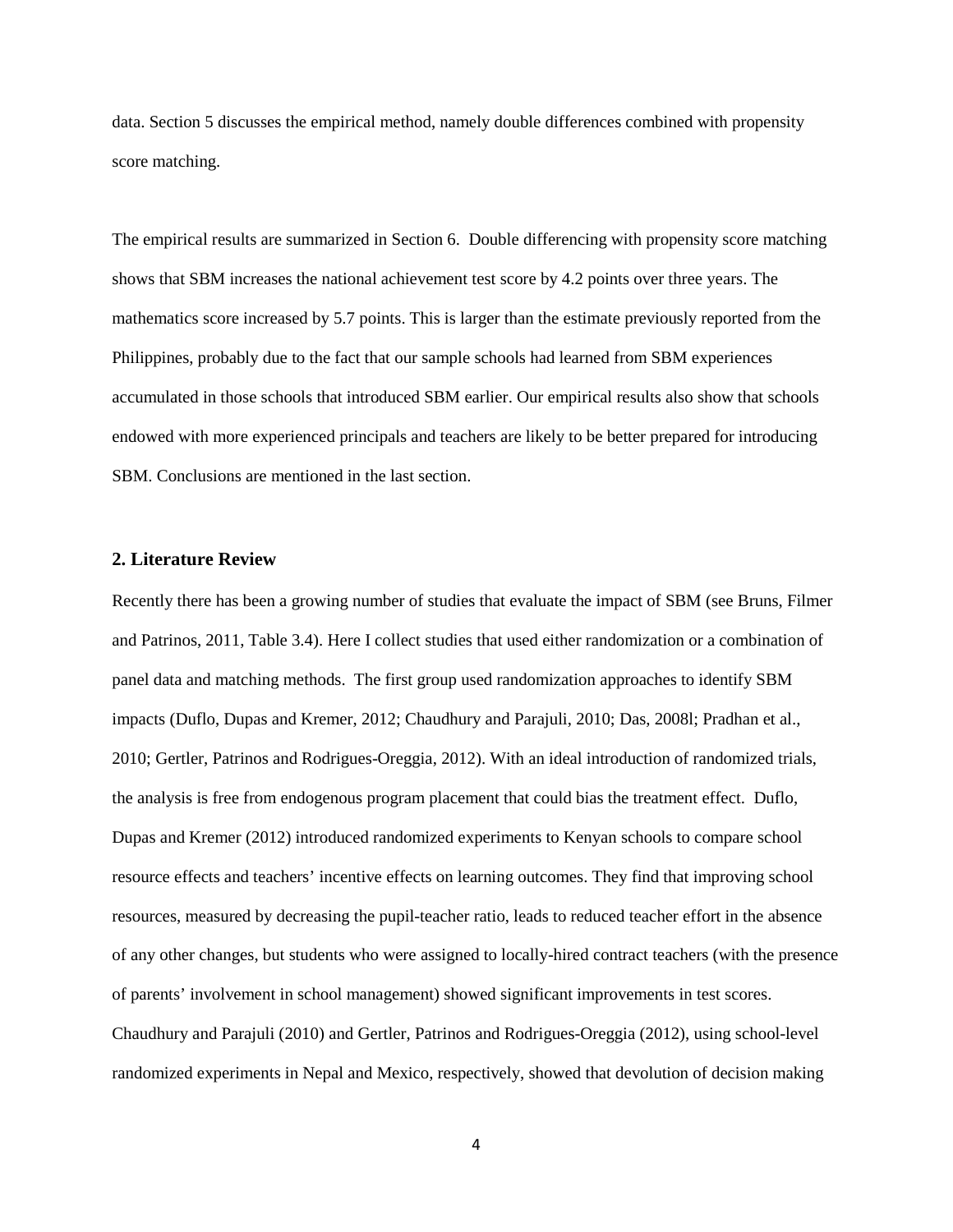to the school/community level improved grade progression (and reduced repetitions) but the impact on students' learning outcomes, measured by test scores, was insignificant.

Pradhan et al. (2010) assessed randomized interventions to strengthen school autonomy in Indonesia. They found that, nearly two years after implementation, measures to reinforce existing school committee structures, the grant and training interventions, demonstrate limited or no effects, but measures that foster outside ties between the school committee and other parties, linkage and election, lead to greater engagement by education stakeholders and to an improvement in learning outcomes. The findings suggest that the way to combine different elements of school autonomy together with appropriate trainings is important to improving learning outcomes.

The second group of SBM impact evaluation studies combines panel data and matching methods to control endogenous program placements and potentially differentiated trends between treatment and comparison schools.<sup>[6](#page-6-0)</sup> Skoufias and Shapiro (2006) evaluated the impact of increased school resources and decentralized management decisions combined in Mexico. They find that the reform decreased drop-out, failure and repetition rates, but the magnitude of the impacts is generally small. Related to the current study, Khattr, Ling and Jha (2012) recently used school-level test score data in the Philippines to assess the impact of SBM on learning outcomes. They showed that the introduction of SBM had a significant impact on students' test scores but its magnitude is quite small, that is, an increase by about 1.5 points in percent score over two years.

## **3. Background**

<span id="page-6-0"></span><sup>&</sup>lt;sup>6</sup> King and Ozler (1998) and King, Ozler and Rawlings (1999) assessed the SBM impacts in Nicaragua by distinguishing between *de facto* and *de jure* autonomy. They found that the *de facto* devolution of decision making to the school/community level matters but the *de jure* devolution does not. Similar to many other studies, they only found significant impacts on progression/repetitions, not on learning outcomes. Parker (2005) basically confirmed the same conclusion in Nicaraguan schools – the SBM impact on learning outcome is ambiguous.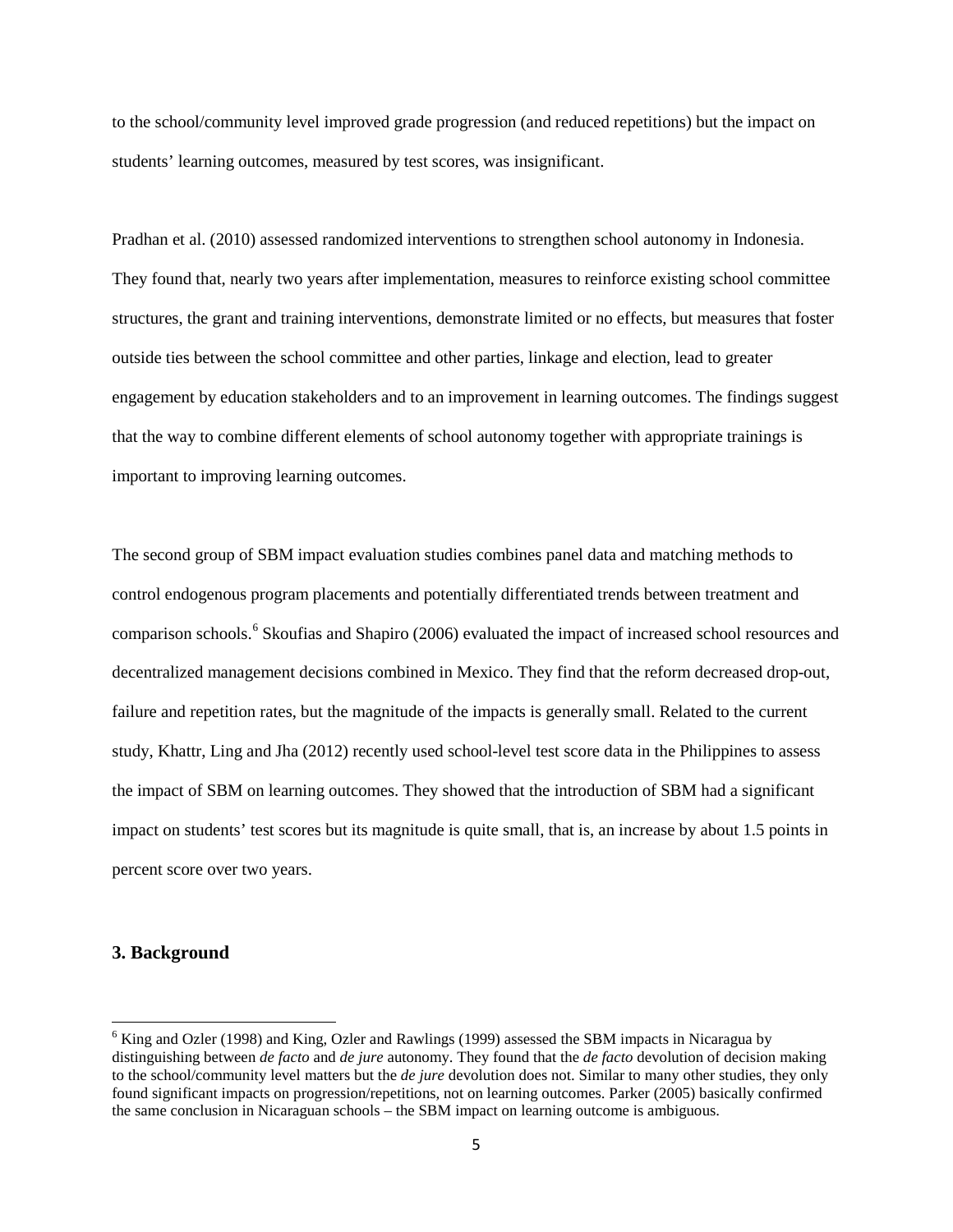The Philippines introduced school-based management (SBM) in two steps. First, SBM was piloted and introduced to 23 school divisions (almost identical to provinces) as part of the Third Elementary Education Project, so called TEEP, during 2000-2006.<sup>[7](#page-7-0)</sup> Second, the government decided to scale up SBM to non-TEEP divisions upon the completion of TEEP in 2006.

## **3.1 Third Elementary Education Project**

The Third Elementary Education Project (TEEP) was implemented from 2000 to 2006 by the Philippine Department of Education in all public primary and elementary schools $\delta$  in the 23 provinces<sup>[9](#page-7-2)</sup> identified as the most socially depressed in the Social Reform Agenda.<sup>[10](#page-7-3)</sup> Note that TEEP was a pilot for SBM in the country as there are more than 80 provinces in the Philippines. The total project cost was US\$221.16 million (\$91.07 million from JBIC, \$82.84 million from the World Bank, and \$47.25 million from the Philippine government). The unique feature of TEEP is a combination of investments in school facility and education materials and school governance reform. Not only were school facilities and textbook supply improved, but the decision-making process was also decentralized to the school and community levels. TEEP introduced a package of investments to schools in the selected 23 provinces. Specifically, the package of investments included (1) school building construction and renovation, (2) textbooks, (3) teacher training, (4) school-based management, and (5) other facility and equipment support. Note that

<span id="page-7-0"></span><sup>&</sup>lt;sup>7</sup> See Yamauchi and Liu (2012a, 2012b) for the impacts on student test scores and subsequent schooling and labor market outcomes.<br><sup>8</sup> Primary schools cover grades 1 to 4 (or less), while elementary schools cover grades 1 to 6.

<span id="page-7-1"></span>

<span id="page-7-2"></span><sup>&</sup>lt;sup>9</sup> The program covered both primary (grades 1–4) and elementary (grades 1–6) schools. This paper analyzes the impacts on only elementary schools. However, converting primary schools to elementary schools by extending enrollment up to grade 6 was also an important part of the TEEP program. Students who complete primary schools are likely to attend elementary schools in grades 5 and 6, which changes the student body of those schools between grades 1–4 and grades 5 and 6.

<span id="page-7-3"></span> $\frac{10}{10}$  The Ramos administration, along with their medium term development plan, called Philippines 2000, identified reforms as the key to bridging social gaps and alleviating poverty. The objective of enhancing development through social reforms led to the formulation of the blueprint for social development in the Philippines, the Social Reform Agenda (SRA), marked as the first instance of social reforms in the history of the Philippines (Ramos 1995). As a result of the initial success of the SRA, the Congress of the Philippines in 1998 passed Republic Act 8425, widely known as the Social Reform and Poverty Alleviation Act (Republic of the Philippines, Congress, 1998). The law institutionalized the poverty alleviation program and a host of grassroots development strategies.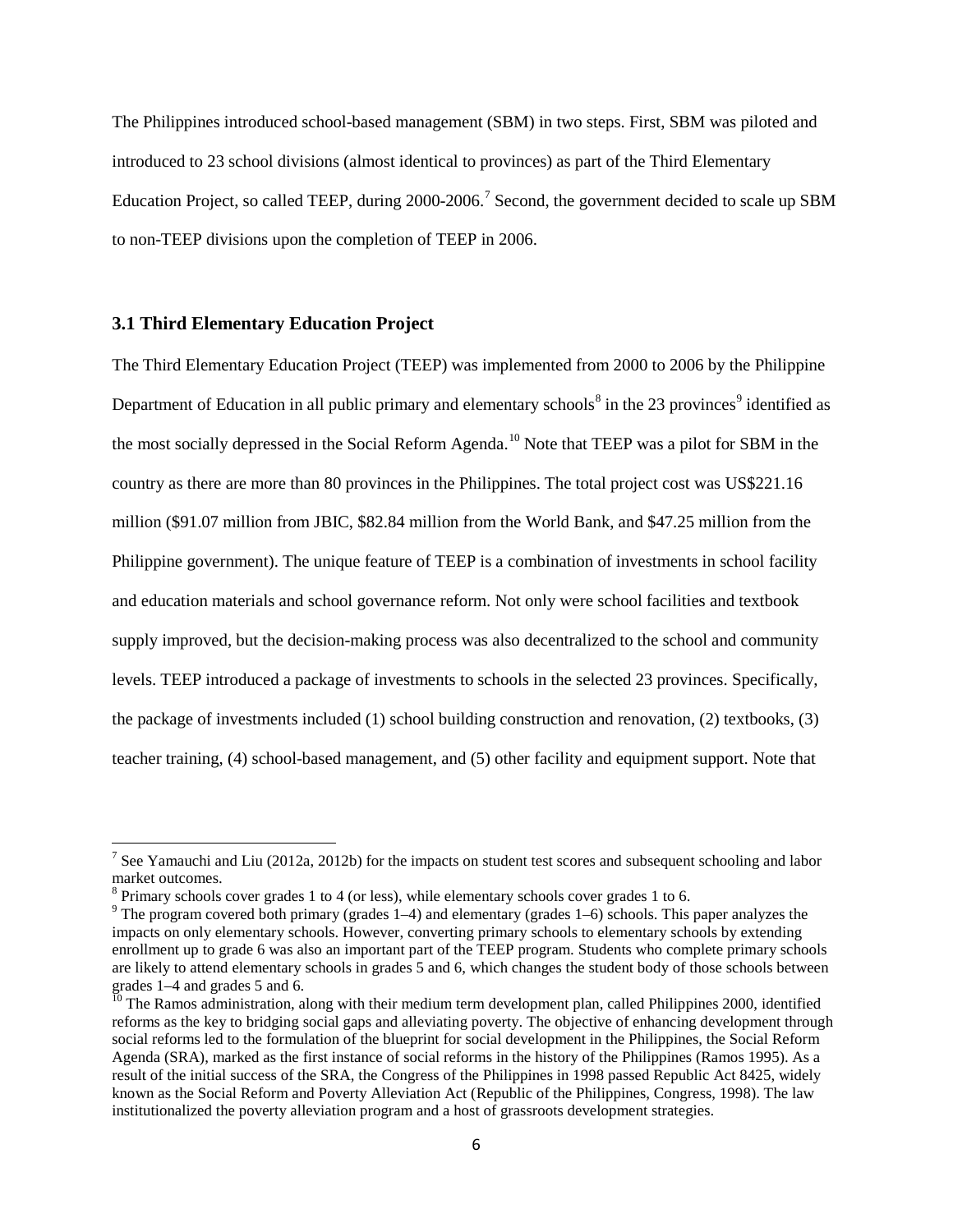except principal-led projects on school building, schools or communities did not influence initiation of the above interventions.

One important component of the program is school-based management, through which schools are given an incentive to manage proactively and more independently of the government. Schools were partnered with communities and parents to decide key issues such as improvement plans and school finance. Teachers were also trained systematically to improve teaching skills. Information management is being improved so that schools are responsible for systematically organizing information on enrollment, learning achievements, finance, and so forth and reporting it to the division office. Schools are required to set improvement plans every year and compare them with actual achievements. This dynamic process is monitored by the division-level education department. School finance is also being decentralized to some extent to relax the school budget constraints because Philippine public schools are not allowed to charge school fees. TEEP schools are free to raise their own funds from communities, parents, and others, though resources are admittedly limited in many poor communities. These reforms in public schools are expected to improve education quality, which would then in turn increase returns to schooling in labor markets (see Yamauchi 2005, on returns to schooling).

The selection of TEEP provinces was purposive because it intended to cover the most depressed provinces identified in the Social Reform Agenda. TEEP allocation is rather different in the Philippines' three macro-regions. In the northern macro-region of Luzon, TEEP was concentrated in the Cordillera Administrative Region, a mountainous region in the center of northern Luzon. In the central macro-region of Visayas, TEEP divisions were relatively evenly distributed. In the southern Mindanao macro-region, TEEP divisions were clustered, though not as clustered as in northern Luzon.

## **3.2 Non-TEEP Schools**

7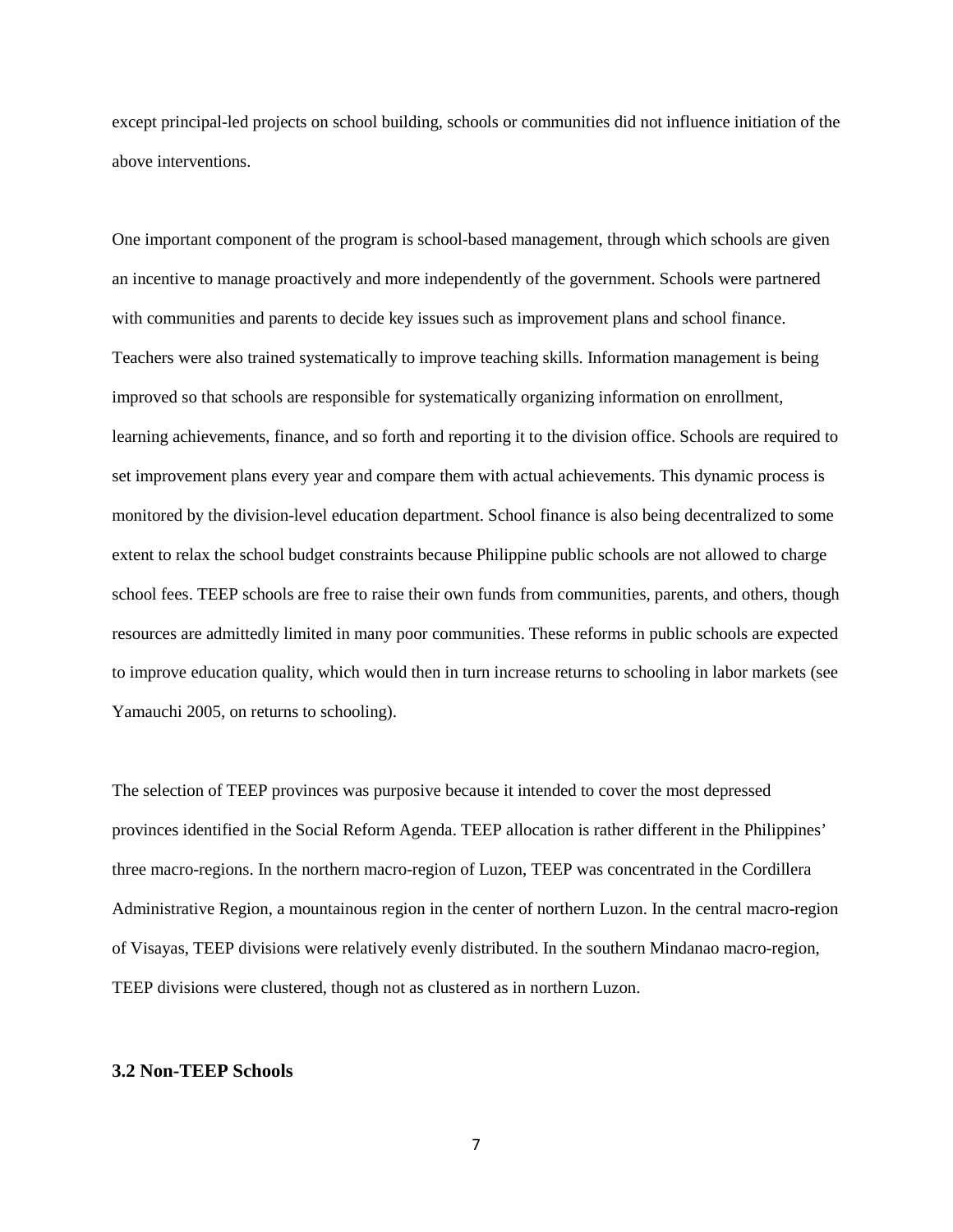In this paper, I use non-TEEP divisions where SBM was introduced after 2006. SBM was scaled up to non-TEEP divisions after the completion of TEEP. However, the implementation had lags due to uneven distributions of preparedness across divisions. TEEP divisions were partnered to their neighboring non-TEEP divisions to introduce SBM.<sup>[11](#page-9-0)</sup> At that time, there was not a systematic large-scale school intervention, such as TEEP, so I can assume that the major change introduced in non-TEEP schools after 2006 was SBM.

As discussed below, I use two groups of schools: those schools that received SBM grants in 2006, and those received the grant in 2009. The distinction between them is simply the lag in receiving the SBM grant, which is correlated with school-level preparedness for SBM, reflected in the school improvement plan (5 years) and the annual improvement plan.

## **4. Data**

The analysis uses the Basic Education Information System (BEIS) database for elementary schools, national achievement test score data, and SBM grant information. They are panel data, so it is possible to estimate the effect of SBM introduction on changes in test scores, controlling for changes in school conditions.

To increase homogeneity, I restrict our sample to non-city divisions among non-TEEP divisions. First, schools from non-city divisions are used in the analysis since there are not enough numbers of treatment and control schools within a city division (relatively small area). Treatment and control schools are therefore compared within each division, excluding city divisions. By doing this, I can also avoid contagion effects of early SBM practitioners to latecomers in the same city.

<span id="page-9-0"></span><sup>&</sup>lt;sup>11</sup> However, there were provinces not located close to TEEP provinces. Examples include provinces in Central Luzon, Bocol and some parts of Mindanao.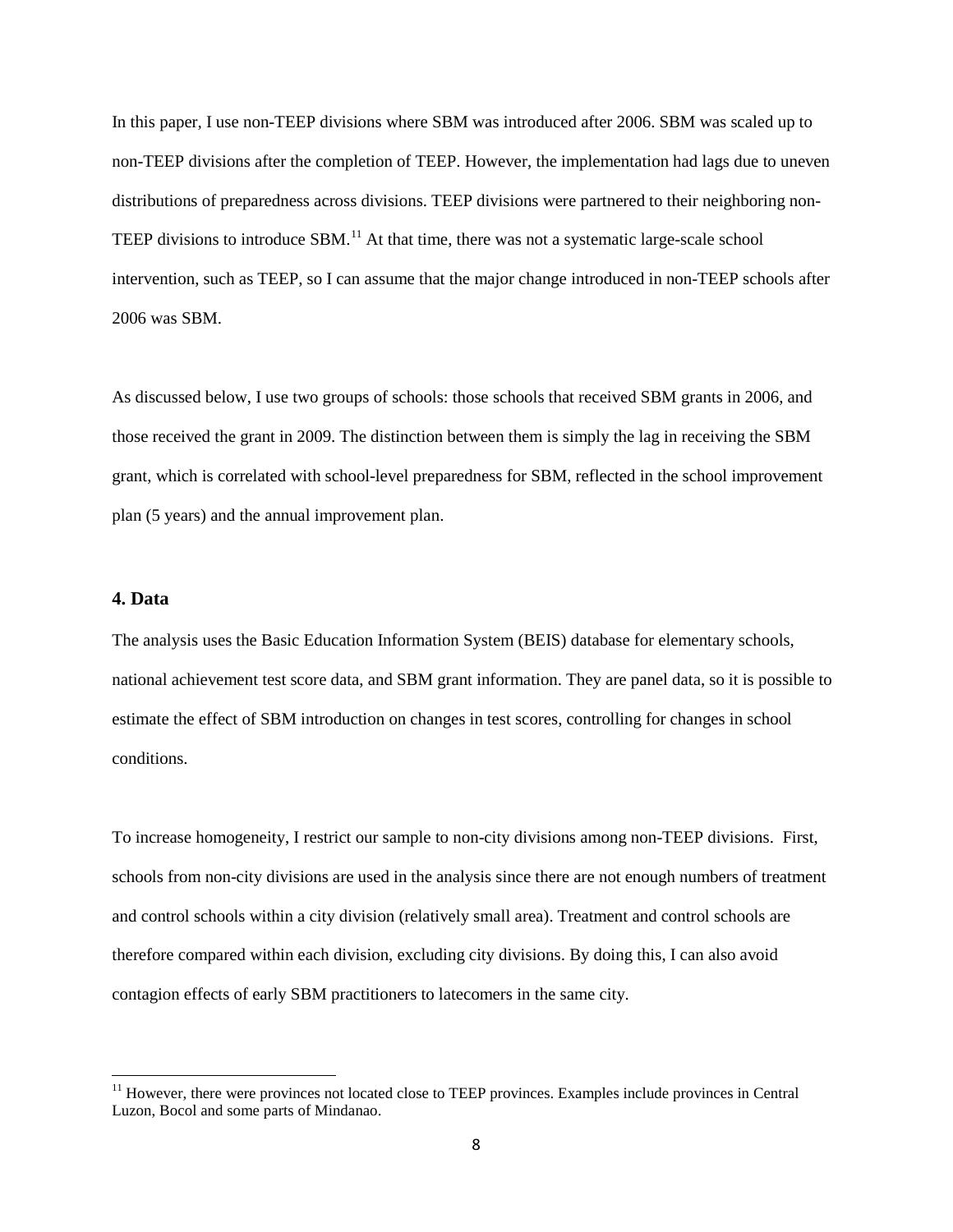As discussed, SBM was introduced in non-TEEP schools after 2006. In this process, TEEP divisions were partnered with their neighboring non-TEEP divisions to assist the implementation of SBM. Schools are required to set up a school improvement plan (SIP) for the coming five years as well as more specific annual improvement plans (AIP) that describe their plan for a school year. Based on significance of their SIP/AIP, SBM grants were allocated to schools. Thus, SBM grants reflect both school-level eagerness and division-level priority. The information on when SBM grants were received is available to us from the Department of Education.

The outcome measure used in this study is national achievement test (NAT) scores (percentage scores). Grade 6 students are required to take the exam each year. NAT data are available for all elementary schools in each school year.

Two years, 2006 and 2009, are used to define treatment and control groups. In 2006, non-TEEP schools started receiving SBM grants. To have an enough span to detect its impact on students' achievements, measured by NAT scores, I decided to compare schools that received SBM grants in 2006 (treatment) and 2009 (control). Therefore, the treatment schools had received SBM grants three years earlier than the control schools.<sup>[12](#page-10-0)</sup>

As discussed in the next section, propensity score matching is used to control the endogeneity of SBM grant receipt in 2006 against 2009. BEIS data in SY2005 are used to control school types, resources: pupil-classroom ratio, pupil-teacher ratio, and total enrollment, and principal and teachers' experience (i.e., capacity measured by salaries, correlated with their ranks). I suppose that schools that are well

<span id="page-10-0"></span> $12$  The data show that no school received the grant in 2008. The numbers of recipient schools are comparable in 2006 and 2007. The analysis uses, as treatment, the schools that received the grant in 2006, rather than 2007, since this gives a 3-year period to assess the impact of SBM on test scores. However, the results reported below can be subject to potential selectivity that may be caused by years chosen for this study. It is also important to note that there are many schools that had not received the grant during the period of 2006 to 2010.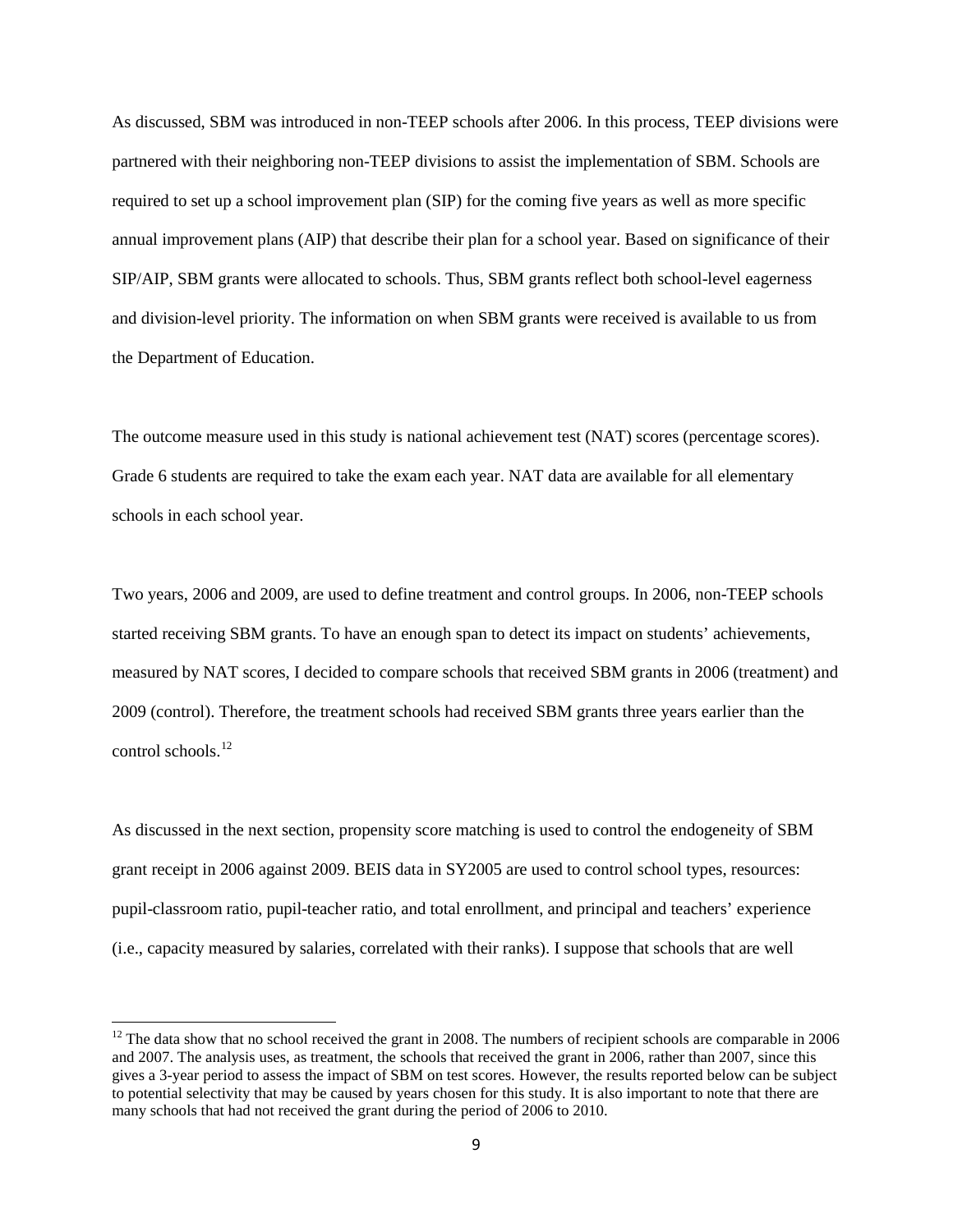capacitated – in terms of principal and teachers' capacity – are likely to be ready for setting improvement plans and are prepared to implement SBM.

#### **5. Empirical Strategy**

In this section, I describe our estimation methods. Because the allocation of the SBM grant (2006) was purposive, the initial school conditions are likely to have different distributions in the treatment and control groups. If the initial conditions affect subsequent changes of the outcome variables, DD would give a biased estimate of the SBM impacts.

I use two strategies to deal with the potential bias due to nonrandom program placement. First, the analysis uses schools in non-TEEP divisions (that introduced SBM gradually after 2006) and non-city division schools (as discussed in the previous section). Second, propensity score (PS) matching is used to balance observable school characteristics and initial conditions between the treated and the control schools.

To illustrate our empirical approach, let  $D = 1$  if a school is treated (SBM grant received in 2006) and  $D = 0$  if a school is not treated (SBM grant received in 2009). Let the outcome of being treated by SBM and the counterfactual outcome at time  $t$  be denoted by  $(Y_t^T, Y_t^C)$ . The gain from treatment is  $(Y_t^T - Y_t^C)$ , and our interest is in the average effect of treatment on the treated (ATET),  $E(Y_t^T - Y_t^C | D_t = 1)$ . With  $t = 1$  denoting SY 2009 and  $t = 0$  denoting SY 2006, I can write the standard DD estimator as

$$
DD = E(Y_1^T - Y_0^C | D = 1) - E(Y_1^C - Y_0^C | D = 0) = E(Y_1^T - Y_1^C | D = 1) + B_1 - B_0,
$$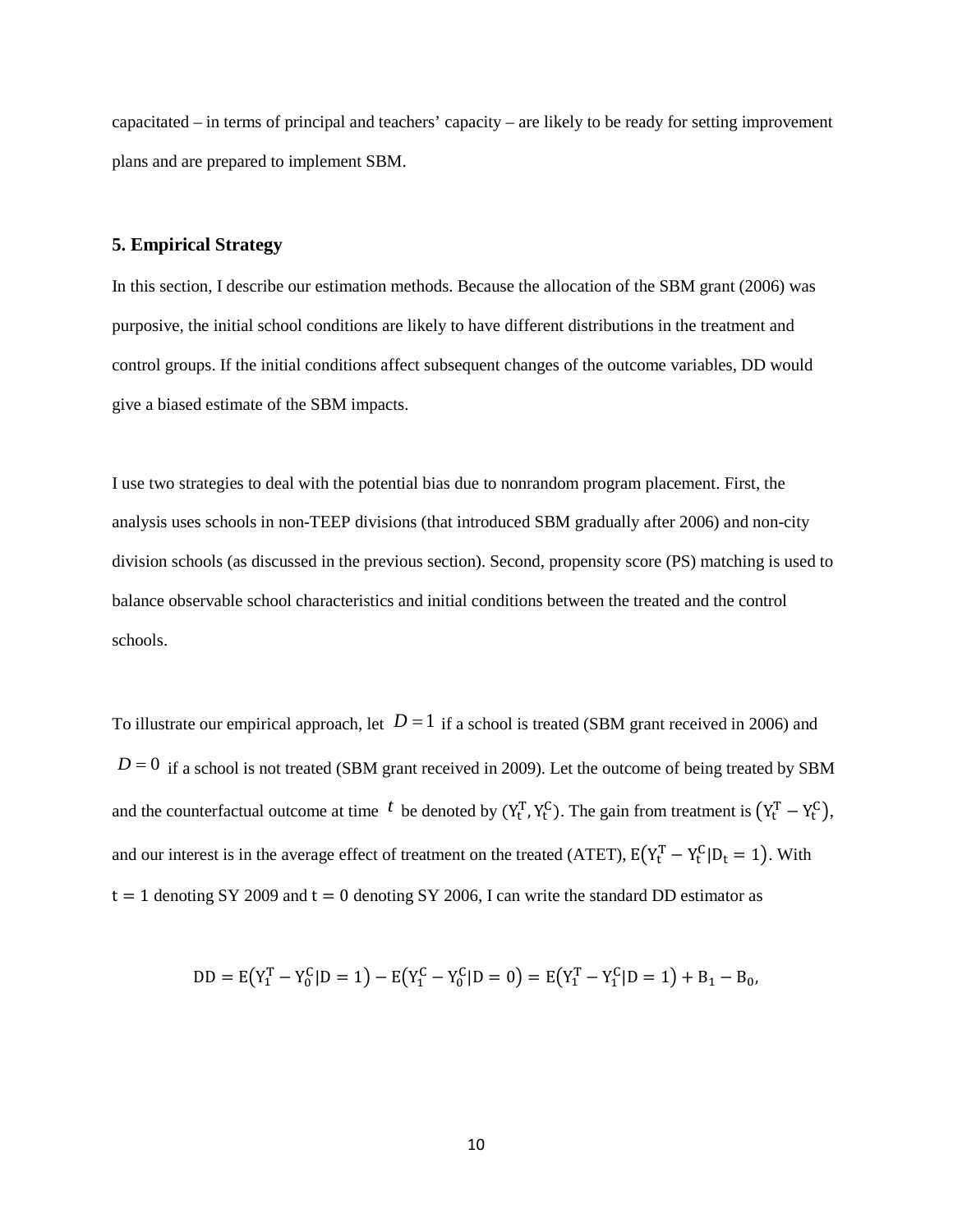where  $B_t$  is the selection bias and  $B_t = E(Y_t^C | D = 1) - E(Y_t^C | D = 0)$ . If the selection bias is constant over time  $(B_1 = B_0)$ , which is also called the parallel trends assumption, the DD estimator yields an unbiased estimate of the actual program impact.

The condition  $B_1 = B_0$  or  $E(Y_1^C - Y_0^C | D = 1) = E(Y_1^C - Y_0^C | D = 0)$  will not hold if the school characteristics or initial conditions affect subsequent changes of the outcome variables and have different distributions in the treatment and control groups. To account for this, I use PS matching to balance school characteristics and initial conditions. The assumption underlying PS matching is that, conditional on observables, X, the outcome change if not treated is independent of the actual treatment; that is,  $[(Y_1^C Y_0^C$   $\perp$  D|X]. This has been shown to imply  $[(Y_1^C - Y_0^C) \perp D]P(X)]$ , where  $P(X)$  is the propensity score, defined as  $P(X) = Pr(D = 1 | X)$  (Rosenbaum and Rubin 1983).

I use a PS-weighted regression method (Hirano, Imbens, and Ridder 2003). The PS-weighted method recovers an estimate of the ATET as the parameter  $\beta$  in a weighted least square regression of the form

$$
\Delta Y_{i} = \alpha + \beta D_{i} + \varepsilon_{i},
$$

where weights equal 1 for treated and  $\hat{P}(X)/[1-\hat{P}(X)]$  for non-treated observations. See Chen, Mu, and Ravallion (2009) and Yamauchi and Liu (2012a) for empirical applications of this method. Since ATET can be estimated consistently only in the common support region of X, the sample is trimmed to ensure the common support.<sup>[13](#page-12-0)</sup>

 $\overline{\phantom{a}}$ 

<span id="page-12-0"></span><sup>&</sup>lt;sup>13</sup> The range  $(0.15, 0.85)$  in the propensity score space is used in this analysis. See also Crump et al. (2009).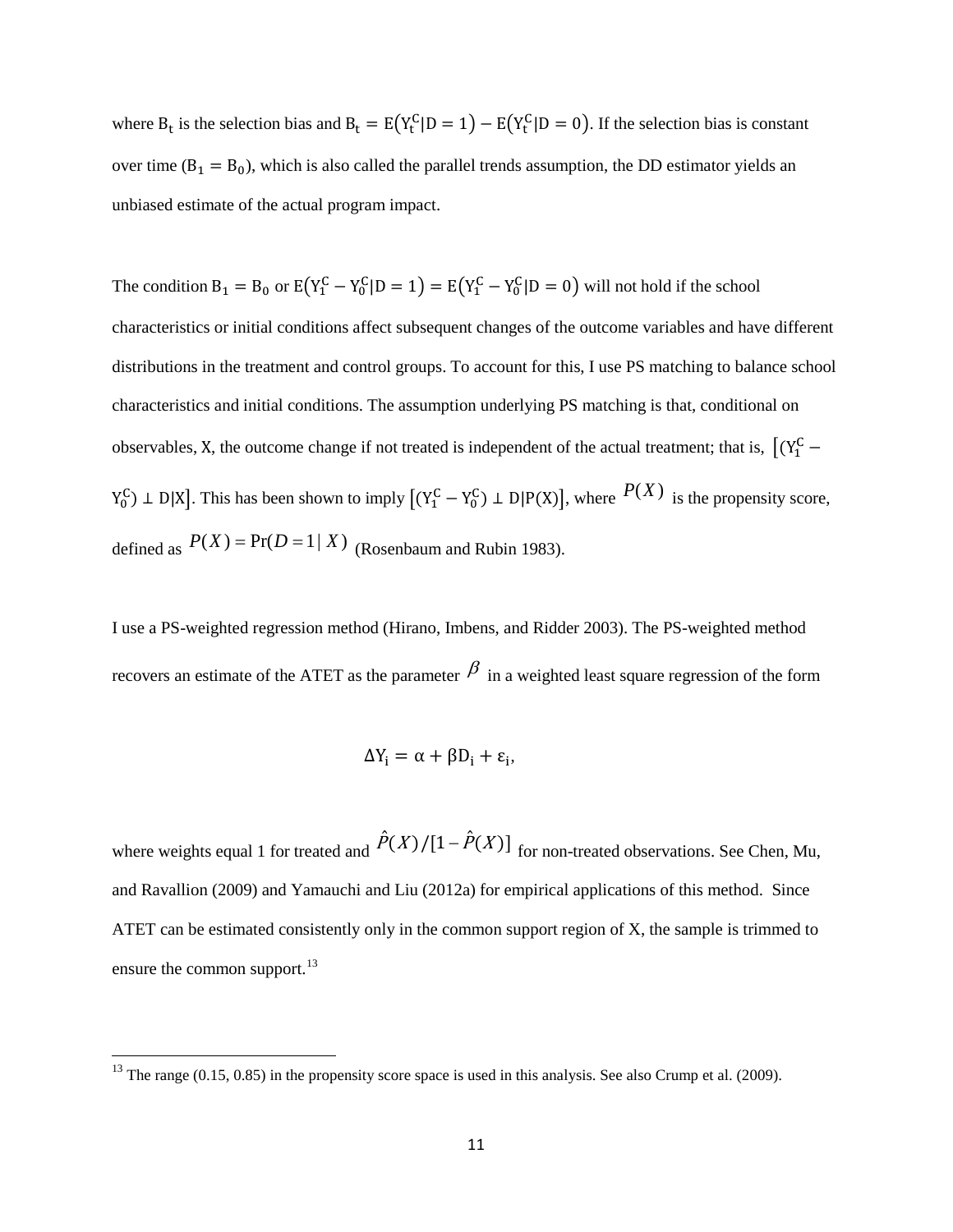#### **6. Empirical Results**

This section summarizes the empirical results. Before discussing the estimation results, I describe our empirical setting in more details. As explained, I compare schools that introduced SBM in 2006 and 2009. First, it is possible that the two groups of schools had different trends before 2006, which can be projected into the period in which the impact of SBM is assessed. More specifically, if the SBM/2006 schools had a larger trend in NAT than the SBM/2009 schools before 2006, the impact of SBM may be erroneously inferred from the pre-intervention differential trends in NAT.

#### Table 1 to be inserted

Table 1 shows summary statistics of NAT scores and their changes for the treated and control schools. Interestingly, the average NAT score in 2006 was lower among SBM/2009 schools (control) than SBM/2006 schools. The trend during the pre-intervention period, 2004 to 2006, was higher among the SBM/2009 schools (control), but that was reversed in the post-intervention period. These observations support the possibility that SBM contributed to the increased trend observed among the treatment schools relative to the comparison schools.

## Table 2 to be inserted

Next, estimation results are discussed. First, a Logit equation is estimated to construct the propensity score. The results are reported in Table 2. The dependent variable takes the value one if the school received an SBM grant in 2006, and zero if 2009. The estimation includes division fixed effects (dummies).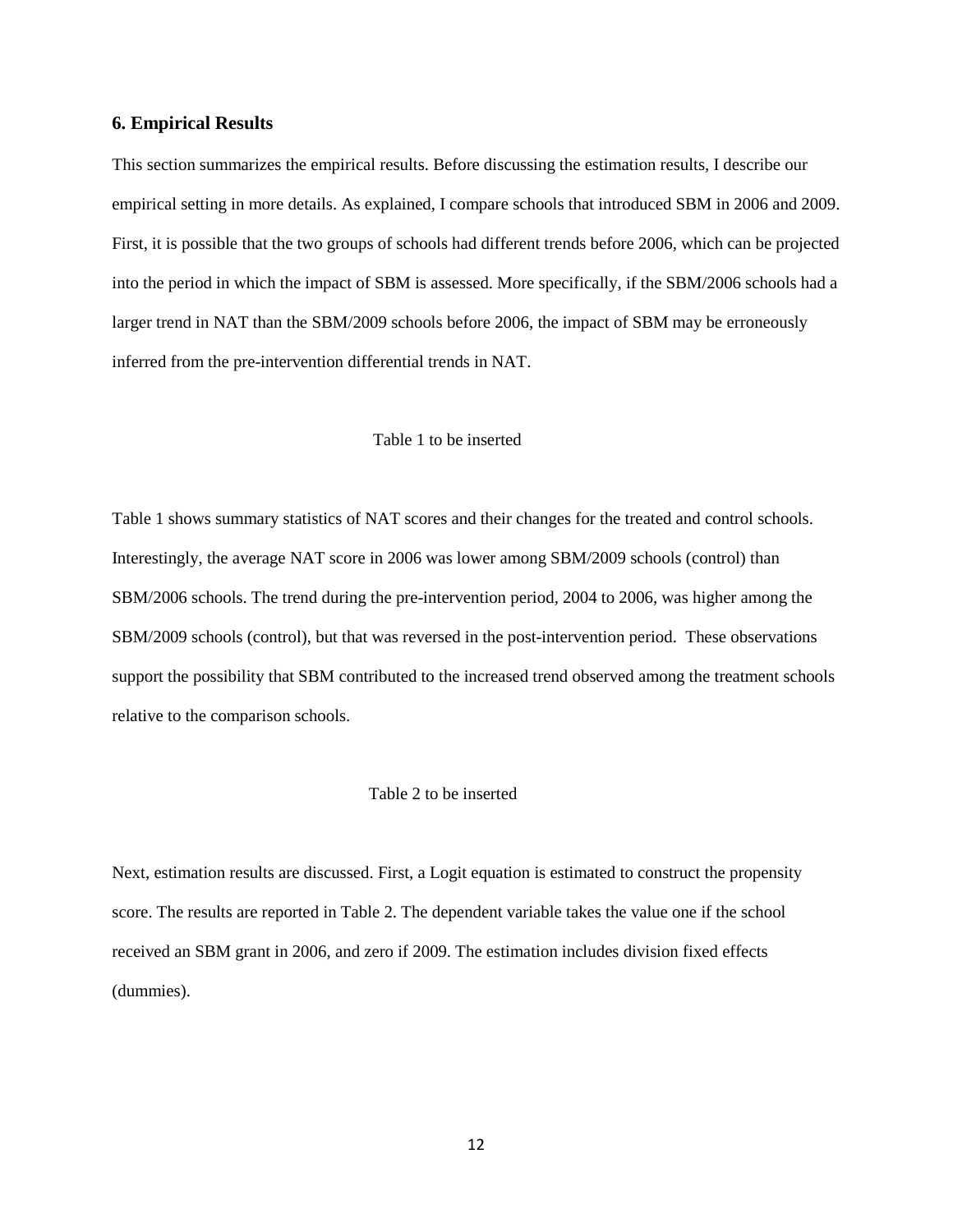First, the pseudo R-squared is 0.2190 with division fixed effects. Complete and mono-grade schools were likely to receive SBM grants.<sup>[14](#page-14-0)</sup> Second, among school resource indicators, the pupil-teacher ratio significantly increases the likelihood of receiving the grant. Total enrollment and pupil-classroom ratio are insignificant. Third, total salaries of teaching staff – principal, head teachers, master teachers and teachers – all significantly increase the probability of receiving the SBM grant. Teachers' human capital (measured by their experience) significantly increases the likelihood of introducing SBM. Therefore, the total amount of human capital endowed among teachers as well as the number of students per teacher are crucial determinants of early-stage SBM introduction. Since schools have to design good school improvement plans to have SBM grants, the above finding showing the importance of teachers' human capital is sensible.

Figure 1 shows the computed propensities for the treated and control groups from the first specification. As expected, its distribution of the treated first-order dominates that of the control group. When constructing weights, the estimated propensity was trimmed by 0.15 and 0.85 (very small and large propensities are dropped). $15$ 

The SBM impacts on test scores are summarized in Tables 3 and 4. Estimation in Table 3 uses the weights constructed from the propensities estimated in Logit (Table 2) I use total and subject test scores (mathematics, English, science, Filipino and hekasi: social science), both normalized as percentage scores. Propensity score matching with double differencing shows that SBM (introduced three years earlier) increases the national achievement test score by 5.69 (mathematics), 4.21 (English), 4.65 (science), 2.39

<span id="page-14-0"></span><sup>&</sup>lt;sup>14</sup> Some elementary schools are incomplete (not offering all grades) and/or multi-grade (combining more than a grade).

<span id="page-14-1"></span><sup>&</sup>lt;sup>15</sup> The minimum and maximum of propensity score in the control group are 0.0155647 and 0.9852484, respectively. Our results remain robust in an alternative method keeping schools only within this range.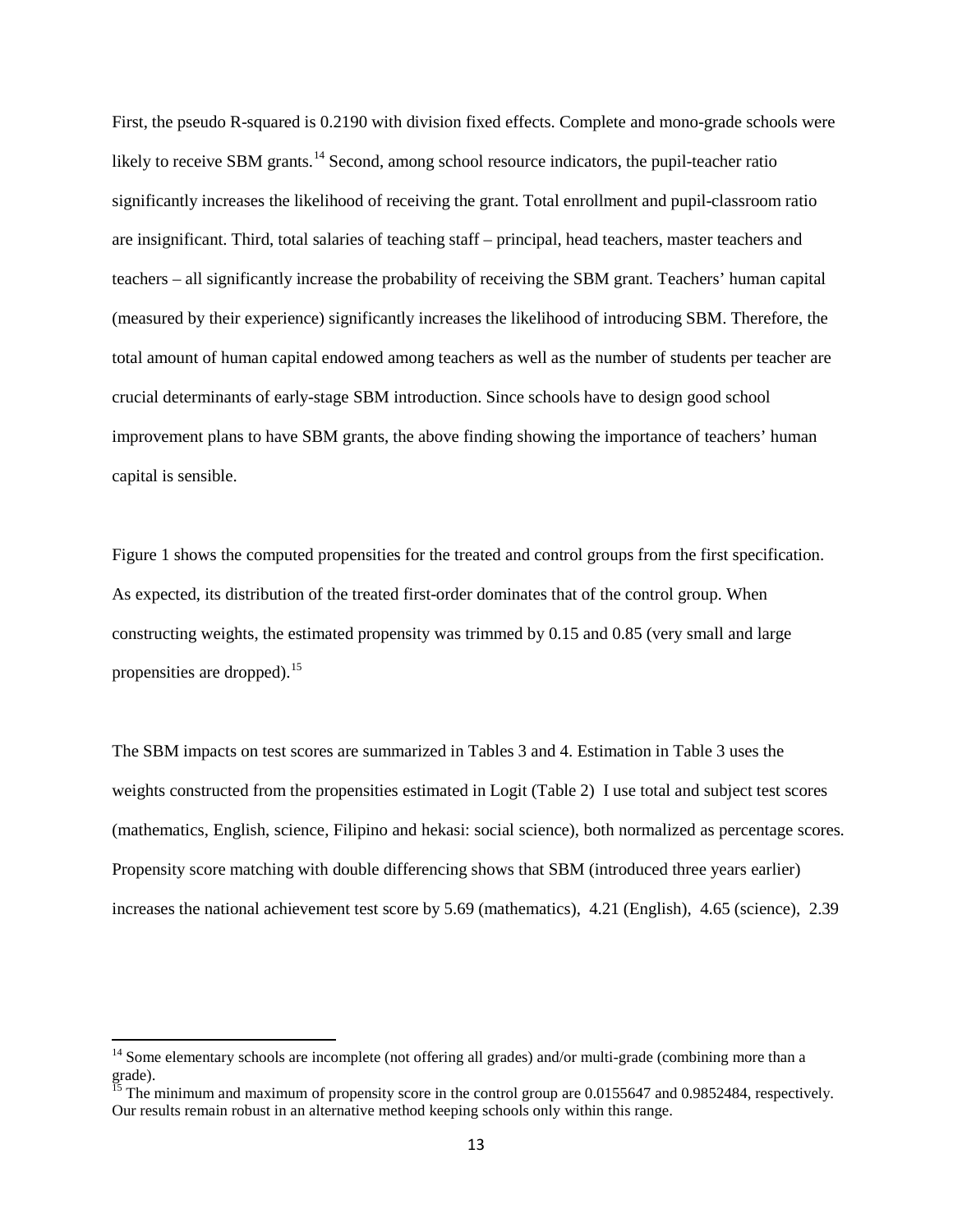(Filipino) and 4.09 (hekasi). The total score increased by 4.21, which is equivalent to about 33% of the standard deviation of NAT 2006 of non-SBM schools.<sup>[16](#page-15-0)</sup>

Table 4 controls school factors such as changes in total enrollment, pupil classroom ratio, pupil teacher ratio, and total amount of teachers' salary by their position. If SBM changes school conditions through investments in school facilities etc., the inclusion of such variables as controls may bias the impact estimate. However, it is still important to check robustness of the main results (Table 3) by including changes in school conditions.<sup>[17](#page-15-1)</sup> Table 4 confirms that the main findings remain robust, without any significant changes in the estimated impacts. The above results in Tables 3 and 4 show that (i) the SBM impacts on NAT are significant and relatively large, and (ii) whether or not controlling for school conditions does not affect the impact estimates.

It is, however, still possible that other factors contributed to the above findings. For example, NAT might have become easier in recent years for some reason. If so, low performing schools that also introduced SBM earlier were able to improve their test scores, regardless of SBM. Consistently it is also shown that the variation of NAT scores across schools has decreased in the same period (Table A1), while variations in other conventional school and teacher resource inputs have increased during the same period (Paradekar, Sipahimalani-Rao, and Yamauchi, 2012). This is consistent with the observations in Table 2 as well as the findings in Tables 3 and 4, since the average NAT score of the SBM/2006 schools caught up to that of the SBM/2009 schools, which can be attributed at least partially to the introduction of SBM.

<span id="page-15-0"></span> $16$  Preliminary analyses show that, contrary to the initial conjecture, the change in test score is relatively large in  $2006-2007$ , not in later periods, which implies that SBM had a rather immediate effect.

<span id="page-15-1"></span> $17$  Double differencing without propensity score matching also gives qualitatively similar results. The impacts are estimated slightly smaller than those using propensity score matching, which implies that SBM grants were allocated to schools that performed relatively worse (despite that they developed school improvement plans earlier than others).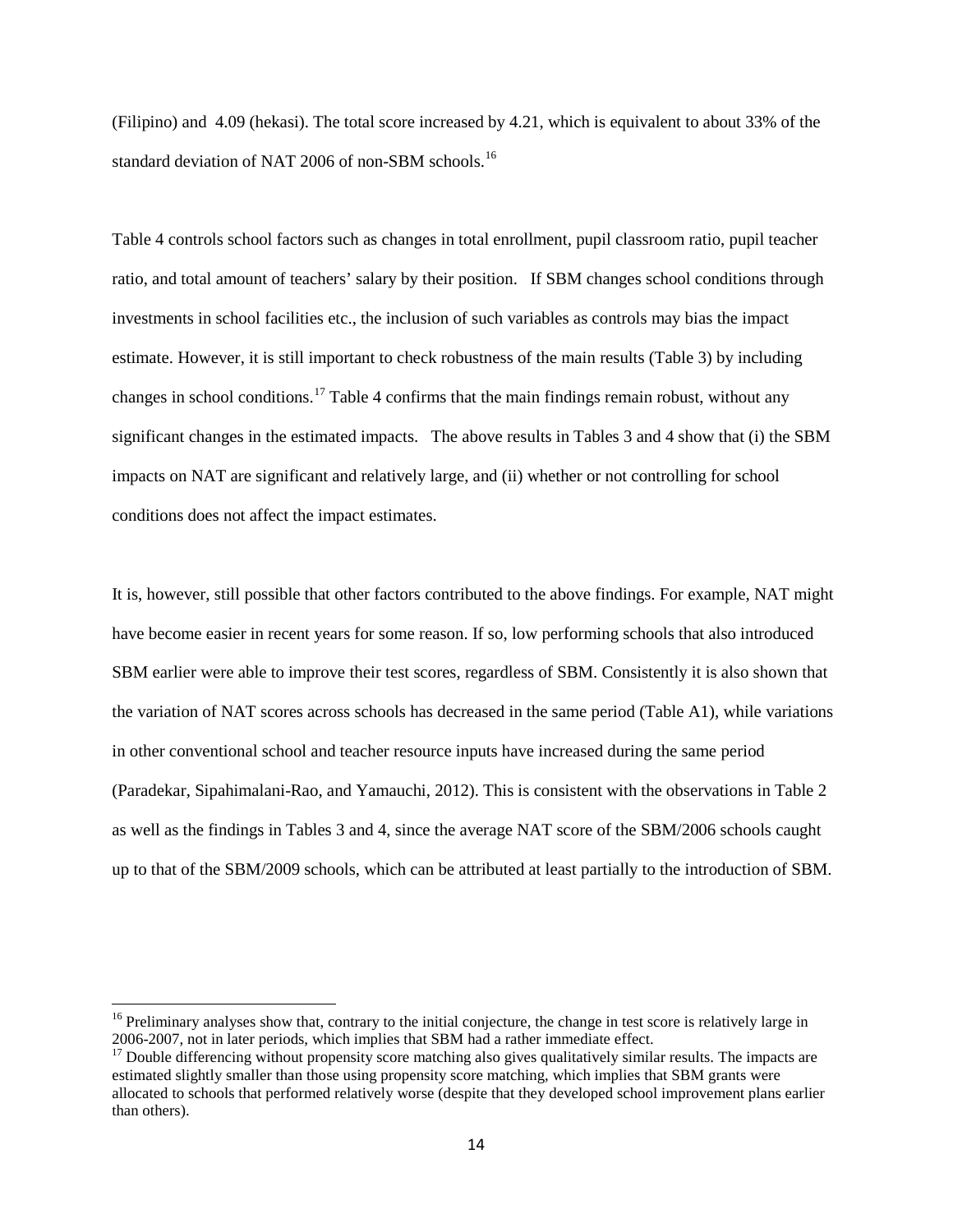The SBM impact estimate of 4.2 in the total score can be translated into a change of pupil teacher or classroom ratio that is required to bring about NAT changes in the same magnitude. Table A2 shows the estimated effects of changes in the pupil teacher ratio, pupil classroom ratio and per-pupil teacher salary on NAT scores (using the 2005-2010 panel data). Though the estimates of the PCR and PTR effects are likely subject to upward bias (therefore, the impacts are underestimated), the results strikingly show that the impact of SBM, measured in a three-year period, is sufficiently large in terms of the impacts of school resource reallocations. [18](#page-16-0)

## **7. Conclusions**

This paper showed a significant SBM impact on student test scores over three years. SBM was implemented earlier among schools that had experienced teachers but a large number of students per teacher.

Our estimate of the SBM impact over three years is larger than the previously available estimate from the Philippines (Khattri, Ling and Jha, 2012). There are several reasons. First, their estimate is based on a comparison between the first and second batch schools, scheduled during TEEP. In reality, however, interventions to the two groups occurred almost simultaneously. Second, TEEP not only introduced SBM but included other investments such as textbooks, school buildings, and teachers' training. Though they attempted to control those non-SBM investments, their PSM method faced a serious challenge since those investments are also endogenous as part of the intervention package. In our case, SBM was the only major change experienced among schools in our sample.

<span id="page-16-0"></span> $18$  Investments in classrooms and teachers during the period of 2005 to 2010 could be positively correlated with the initial shock to test score in 2005 (e.g., schools that performed well in NAT 2005 could receive more allocations from the government). In this case, the estimates in Table A2 and, therefore, the simulated changes of PCR and PTR are upwardly biased.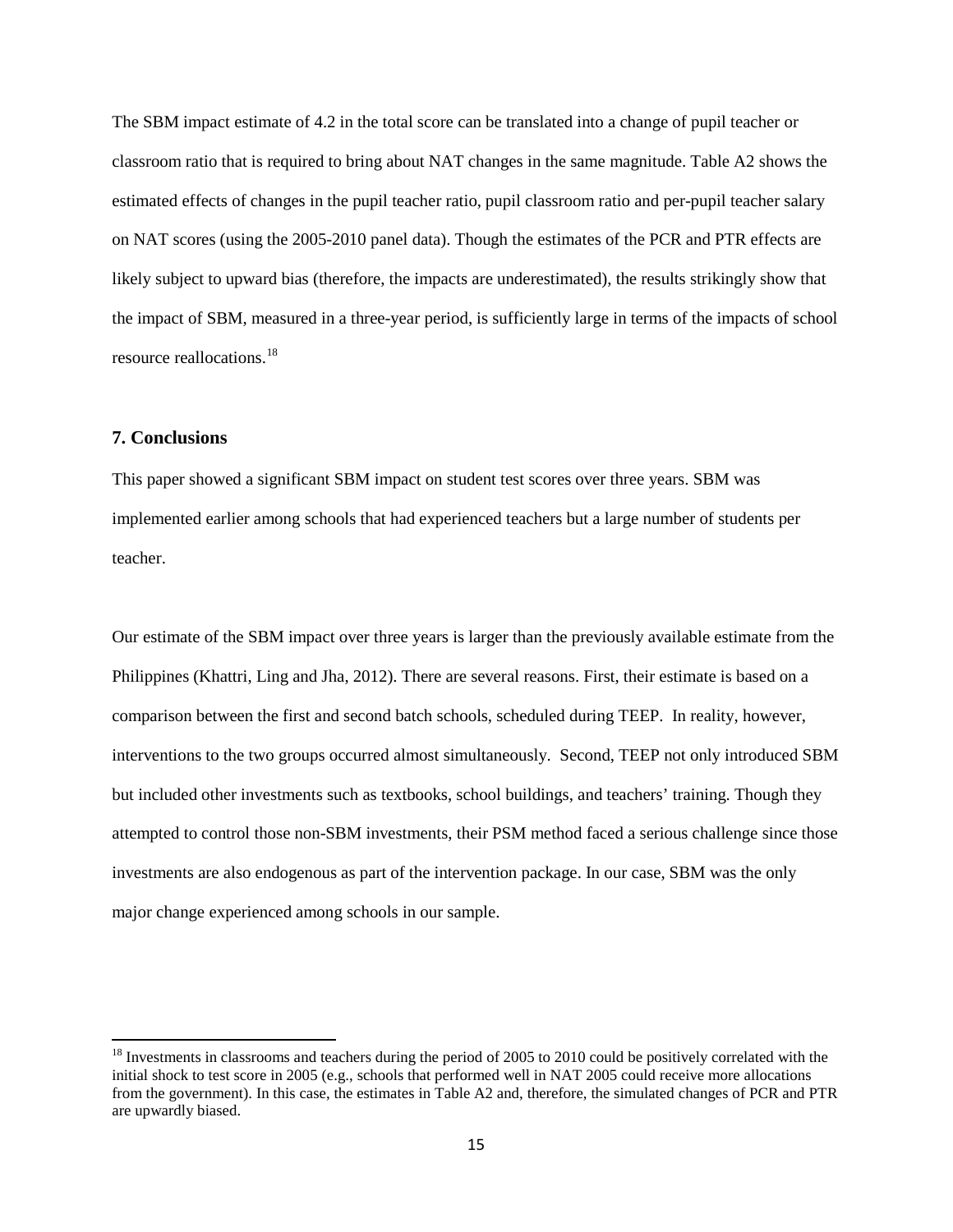It is also possible that non-TEEP schools have learned from SBM experiences accumulated in TEEP schools, which improved the efficiency of SBM implementation. This can be an alternative explanation for our relatively large estimates. Social learning and/or knowledge transfer could have occurred from TEEP to non-TEEP schools, which significantly increased the impact of SBM after the initial trial and error stage.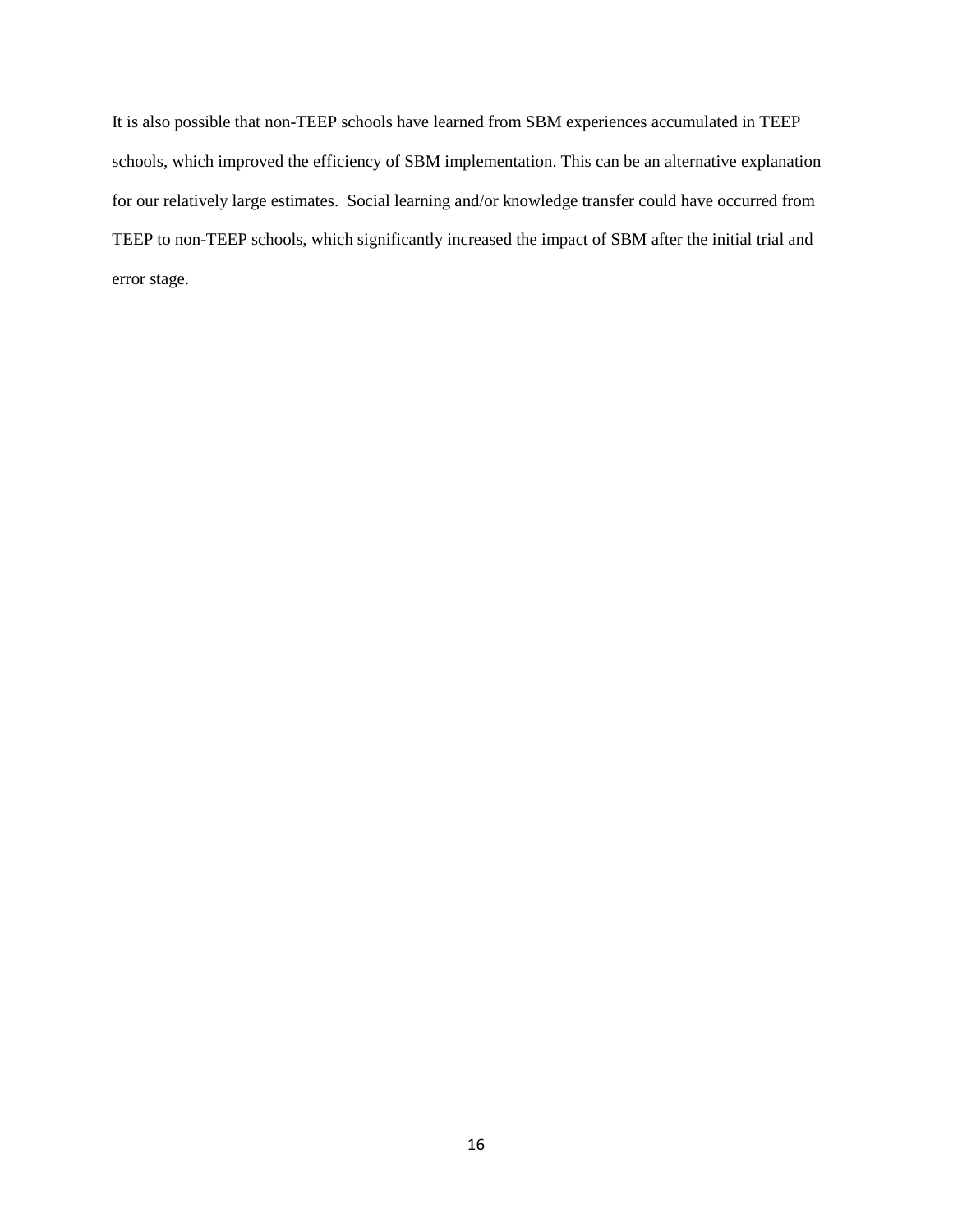## **References**

Bruns, B., D. Filmer, and H. Patrinos, 2011, *Making Schools Work: New Evidence on Accountability Reforms*, World Bank.

Duflo, E., P. Dupas, and M. Kremer, 2012, School Governance, Teacher Incentives and Pupil-Teacher Ratios: Experimental Evidence from Kenyan Primary Schools, NBER Working Paper No.17939. Chaudhury, N. and D. Parajuli, 2010, Giving it Back: Evaluating the Impact of Devolution of School Management to Communities in Nepal, Manuscript, World Bank.

Pradhan, M., D. Suryadarma, A. Beatty, M. Wong, A. Alishjabana, A. Gadub, and R. Artha, 2011,

Improving Educational Quality through Enhancing Community Participation: Results from a Randomized Field Experiment in Indonesia, Policy Research Working Paper No.5795, World Bank.

Gertler, P., H. Patrinos, M. Rubio-Codina, 2011, Empowering Parents to Improve Education: Evidence from Mexico, *Journal of Development Economics* 99: 68-79.

King, E. and B. Ozler, 1998, What's Decentralization Got to Do with Learning? Endogenous School Quality and Student Performance in Nicaragua, Manuscript, World Bank.

King, E., B. Ozler, and L. Rawlings, 1999, Nicaragua's School Autonomy Reform: Fact or Fiction? Impact Evaluation of Education Reforms, Working Paper No.19, World Bank.

Parker, C., 2005, Teacher Incentives and Student Achievement in Nicaraguan Autonomous Schools, in E. Vegas, ed., *Incentives to Improve Teaching: Lessons from Latin America*, The World Bank.

Skoufias and Shapiro (2006)

[Khattri,](http://papers.ssrn.com/sol3/cf_dev/AbsByAuth.cfm?per_id=1456277) N., [C. Ling, and S. Jha.](http://papers.ssrn.com/sol3/cf_dev/AbsByAuth.cfm?per_id=1456278) 2012. The Effects of School-Based Management in the Philippines: An Initial Assessment Using Administrative Data, *Journal of Development Effectiveness* 4: 277-295.

Parandekar, S., Sipahimalani-Rao, V., and F. Yamauchi, 2012, Resource and Performance Inequality: Dynamics and Decomposition, Manuscript, World Bank.

Ramos, F. V. 1995. *The Social Reform Agenda: Winning the Future*. Quezon City, Philippines: Republic of the Philippines.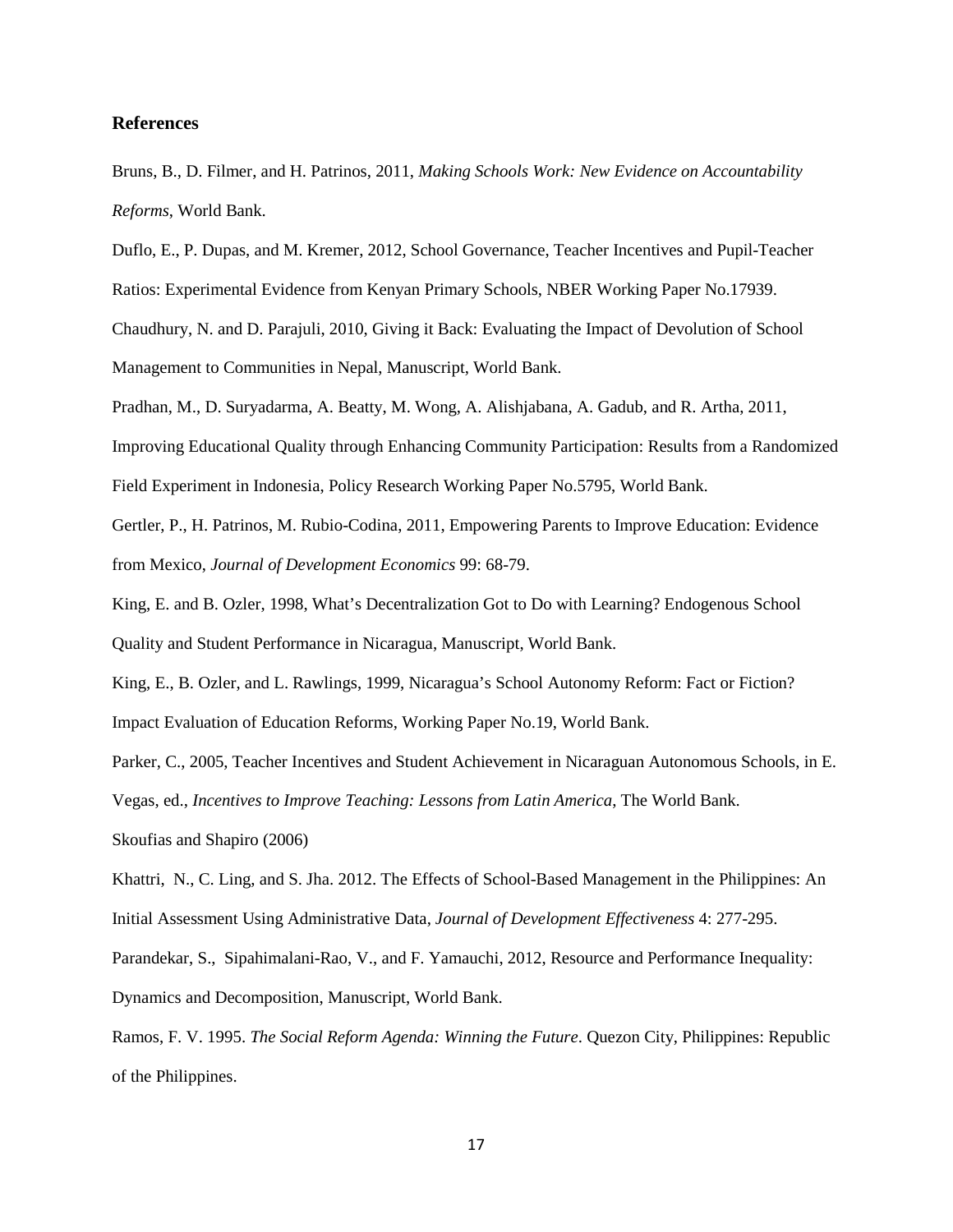Republic of the Philippines, Congress. 1998. Republic Act 8425 (Social Reform and Poverty Alleviation Act).

Skoufias, E. and J. Shapiro, 2006, Evaluating the Impact of Mexico's Quality Schools Program : the Pitfalls of using Nonexperimental Data,Policy Research Working Paper No.4036, World Bank. Yamauchi, F. 2005. ["Why Do Schooling Returns Differ? Screening, Private Schools, and Labor Markets](http://ideas.repec.org/a/ucp/ecdecc/y2005v53i4p959-81.html)  [in the Philippines and Thailand.](http://ideas.repec.org/a/ucp/ecdecc/y2005v53i4p959-81.html)" *[Economic Development and Cultural Change](http://ideas.repec.org/s/ucp/ecdecc.html)* 53: 959–981. ----------------, 2008. ["Early Childhood Nutrition, Schooling, and Sibling Inequality in a Dynamic Context:](http://ideas.repec.org/a/ucp/ecdecc/v56y2008p657-682.html)  [Evidence from South Africa.](http://ideas.repec.org/a/ucp/ecdecc/v56y2008p657-682.html)" *[Economic Development and Cultural Change](http://ideas.repec.org/s/ucp/ecdecc.html)* 56: 657–682. Yamauchi, F. and Y. Liu, 2012a, School Quality, Labor Markets and Human Capital Investments: Longterm Impacts of an Early Stage Education Intervention in the Philippines, Policy Research Working Paper No. 6247, World Bank, Washington D.C.

Yamauchi, F. and Y. Liu, 2012b, Impacts of an Early Stage Education Intervention on Students' Learning Achievement: Evidence from the Philippines, Forthcoming, *Journal of Development Studies*.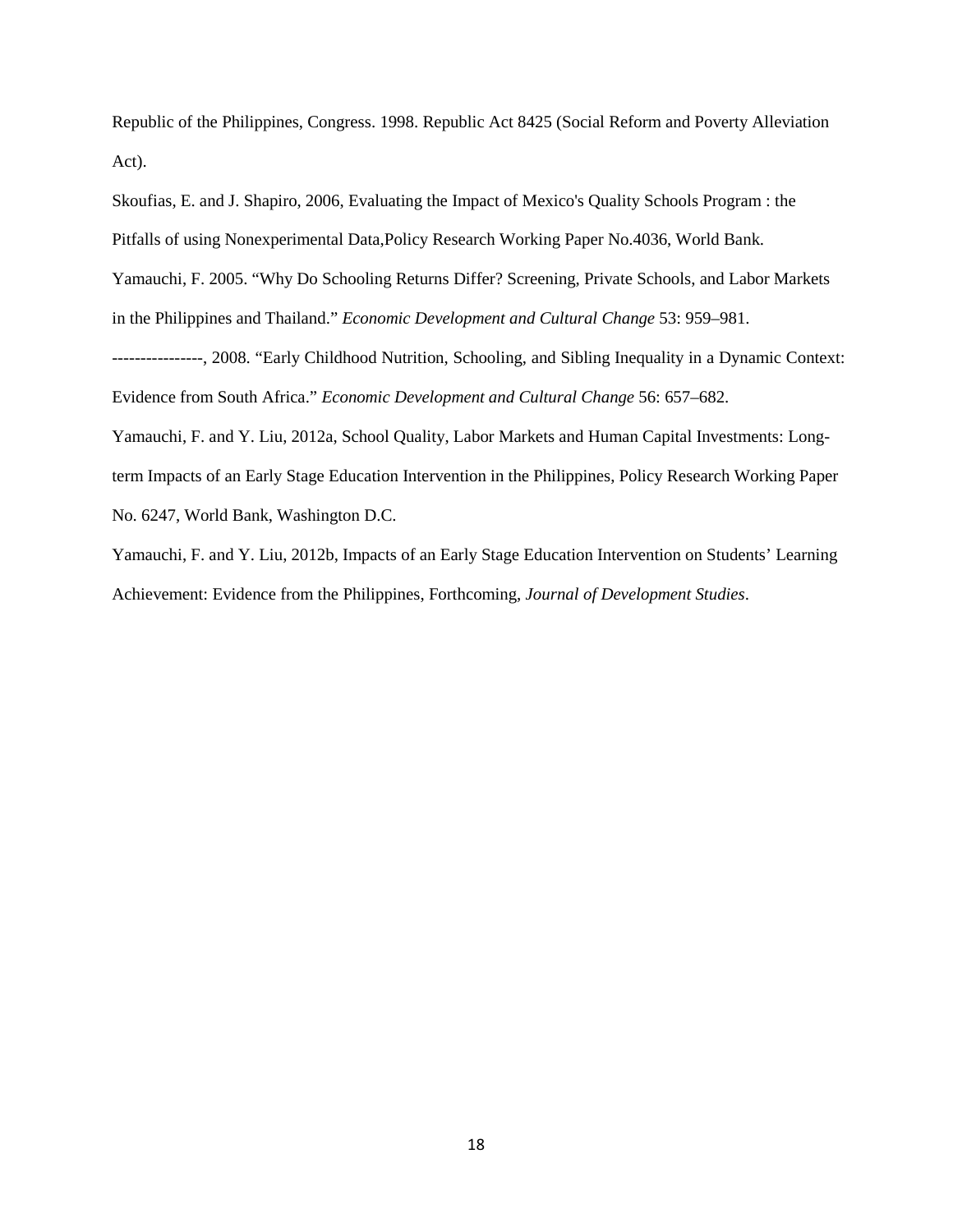

# Figure 1 Propensity scores: sbm=1 if received in 2006, sbm=0 if 2009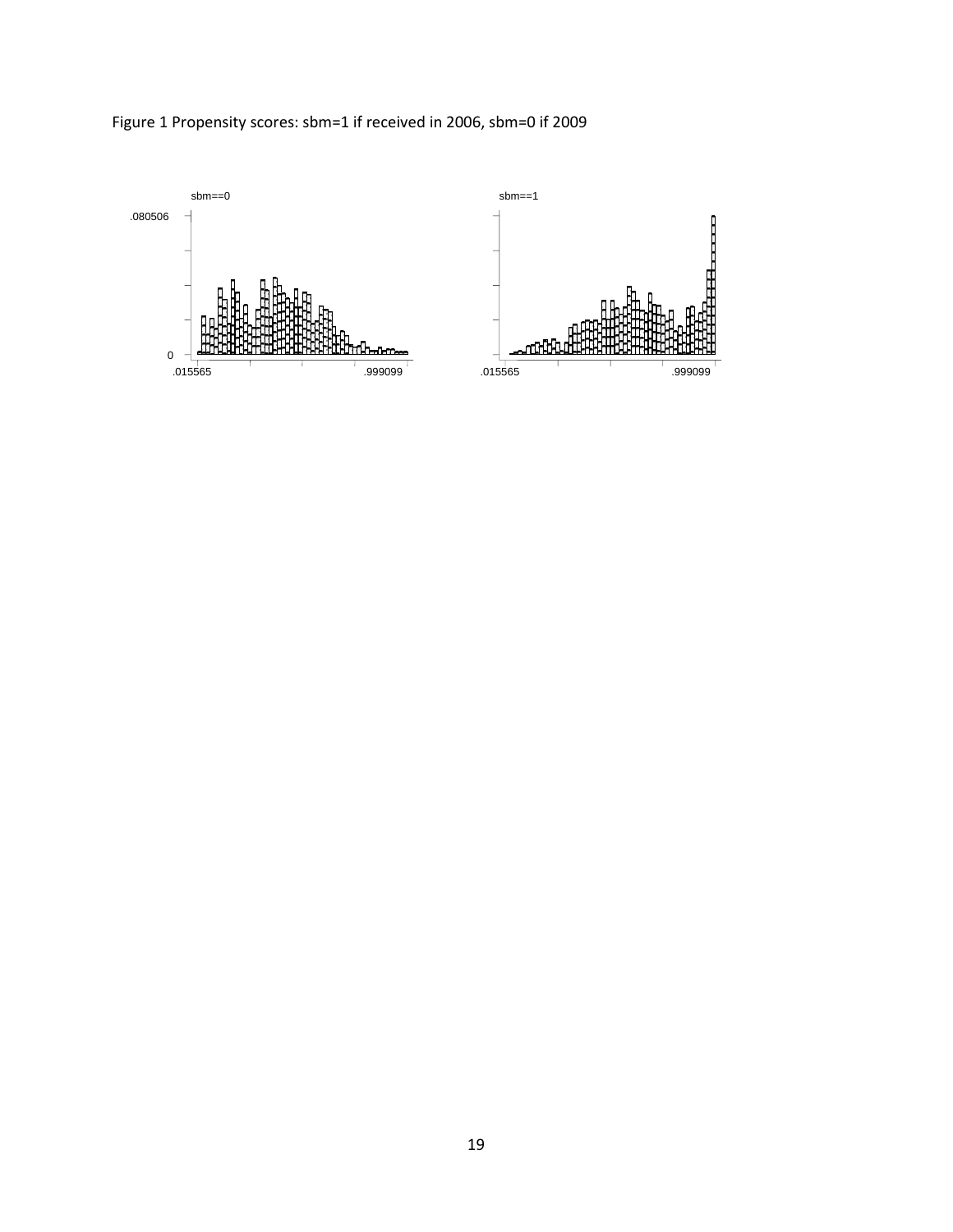| Table 1 National Achievement Test Scores - Grade 6 |  |
|----------------------------------------------------|--|
|----------------------------------------------------|--|

|                                    | Obs  | Mean      | Std. Dev. |  |
|------------------------------------|------|-----------|-----------|--|
| Treatment: $SBM = 1$               |      |           |           |  |
|                                    |      |           |           |  |
| Total score 2004                   | 2053 | 56.3196   | 13.9649   |  |
| Total score 2006                   | 2105 | 56.0684   | 12.9372   |  |
| Total score 2009                   | 2103 | 69.4250   | 12.1050   |  |
|                                    |      |           |           |  |
| Change in total score 2004 to 2006 | 2048 | $-0.1338$ | 14.2103   |  |
| Change in total score 2006 to 2009 | 2093 | 13.3797   | 14.0440   |  |
|                                    |      |           |           |  |
|                                    |      |           |           |  |
| Comparison: $SBM = 0$              |      |           |           |  |
|                                    |      |           |           |  |
| Total score 2004                   | 1758 | 58.5147   | 13.9987   |  |
| Total score 2006                   | 1860 | 61.1195   | 12.8524   |  |
| Total score 2009                   | 1937 | 70.6177   | 12.8453   |  |
|                                    |      |           |           |  |
| Change in total score 2004 to 2006 | 1748 | 2.8466    | 13.2307   |  |
| Change in total score 2006 to 2009 | 1851 | 9.6928    | 12.9464   |  |
|                                    |      |           |           |  |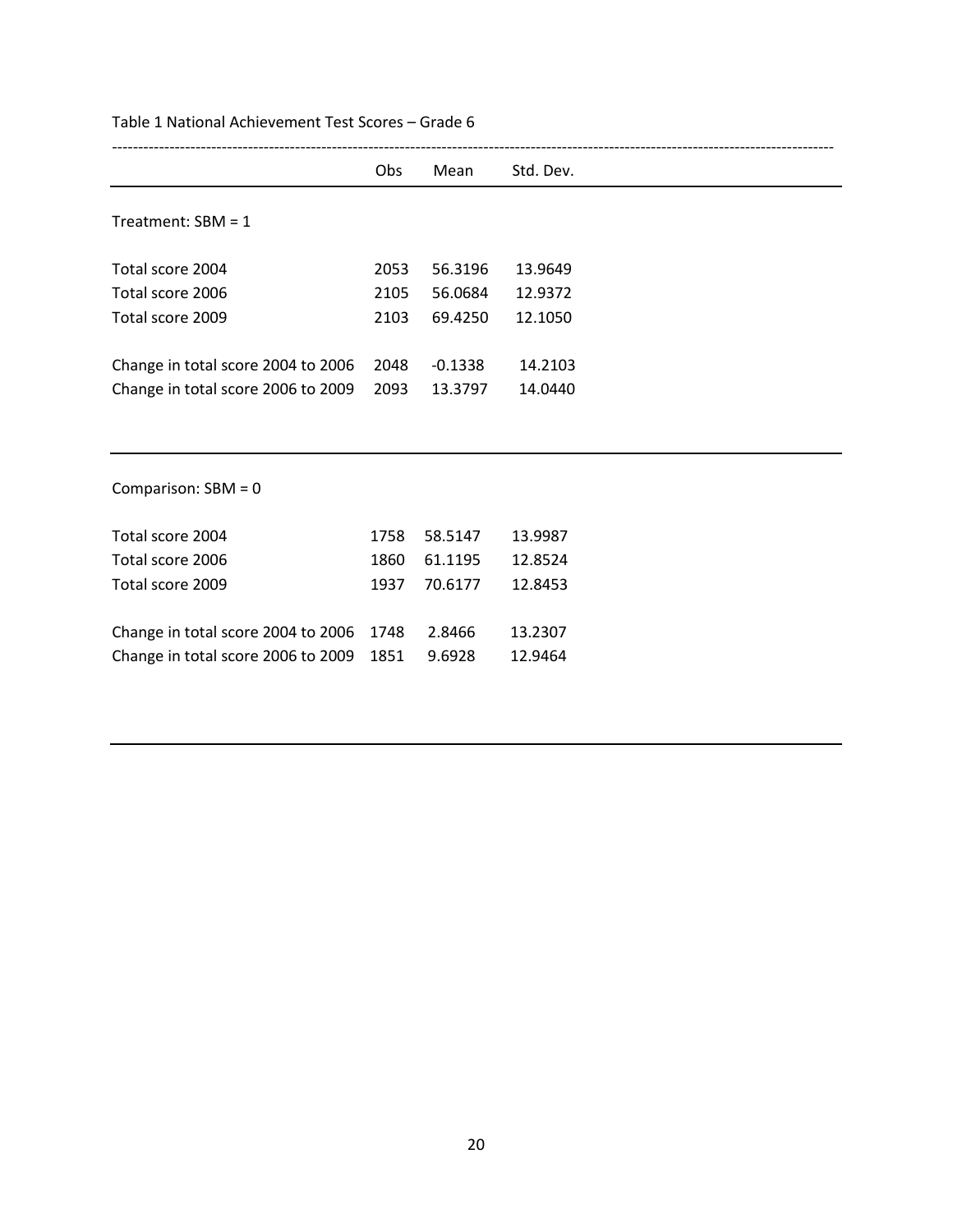Table 2 Logit: Determinants of SBM grant allocation

| Dependent: =1 if SBM grant allocated in 2006, =0 if 2009 |           |  |  |  |
|----------------------------------------------------------|-----------|--|--|--|
| Complete 2005                                            | 0.9514    |  |  |  |
|                                                          | (2.83)    |  |  |  |
| Mono-grade 2005                                          | 1.0472    |  |  |  |
|                                                          | (4.75)    |  |  |  |
| Total enrollment 2005                                    | $-0.0005$ |  |  |  |
|                                                          | (0.97)    |  |  |  |
| <b>PTR 2005</b>                                          | 0.0146    |  |  |  |
|                                                          | (2.58)    |  |  |  |
| <b>PCR 2005</b>                                          | $-0.0085$ |  |  |  |
|                                                          | (0.96)    |  |  |  |
| Total salary: Principal                                  | 0.00003   |  |  |  |
|                                                          | (2.74)    |  |  |  |
| Total salary: Head teacher                               | 0.00003   |  |  |  |
|                                                          | (2.41)    |  |  |  |
| Total salary: Master teacher                             | 7.14E-06  |  |  |  |
|                                                          | (2.24)    |  |  |  |
| Total salary: Teacher                                    | 5.09E-06  |  |  |  |
|                                                          | (1.93)    |  |  |  |
| <b>District fixed effects</b>                            | yes       |  |  |  |
| Number of observations                                   | 3255      |  |  |  |
| Pseudo R-sq                                              | 0.2190    |  |  |  |

------------------------------------------------------------------------------------------------------------------------------------------

Numbers in parentheses are absolute t values using robust standard errors with district clusters.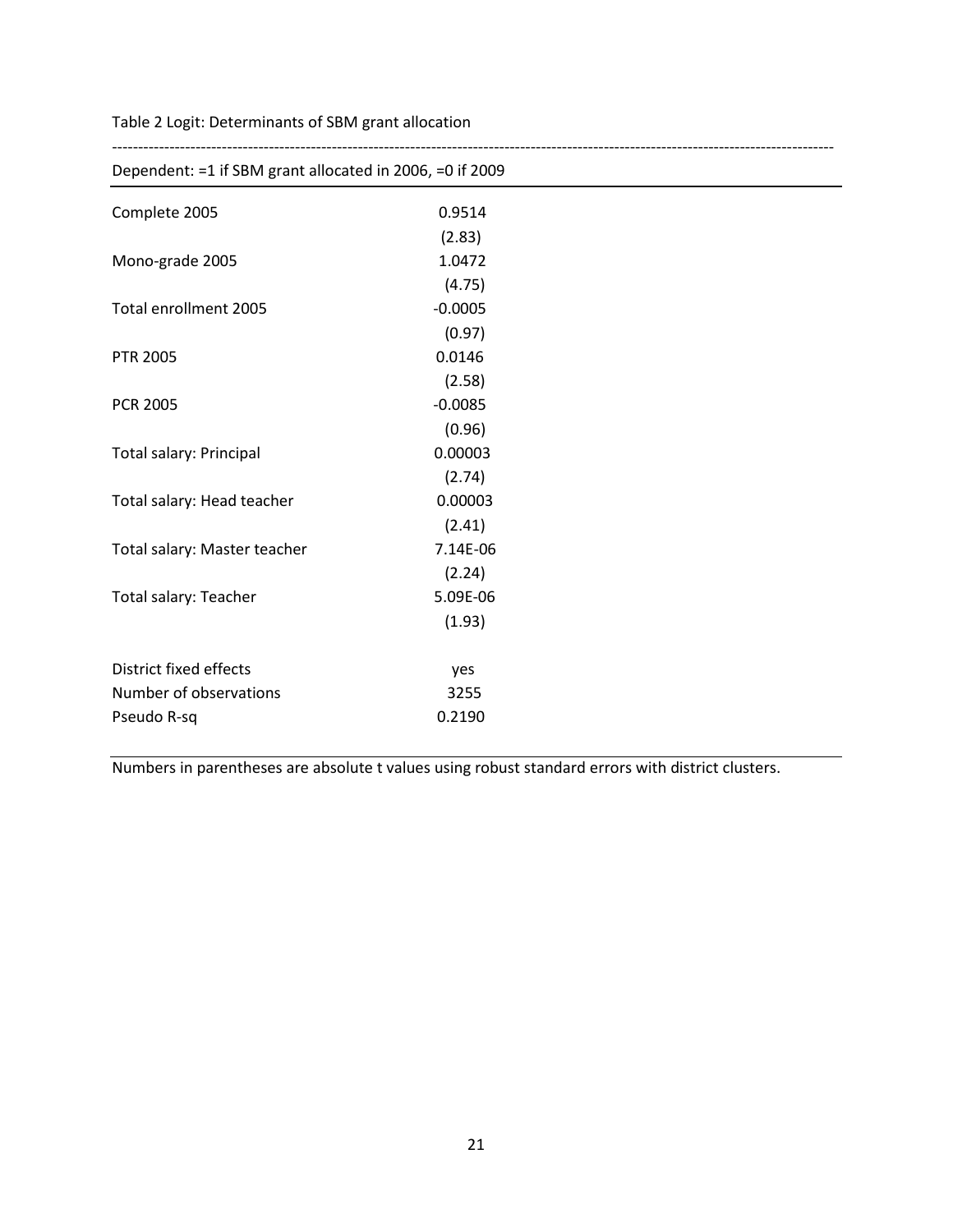| Dependent: Change in score |        |        |         |         |          |        |  |
|----------------------------|--------|--------|---------|---------|----------|--------|--|
|                            | Total  | Math   | English | Science | Filipino | Hekasi |  |
|                            |        |        |         |         |          |        |  |
| SBM (2006)                 | 4.2070 | 5.6925 | 4.2119  | 4.6499  | 2.3926   | 4.0881 |  |
|                            | (3.62) | (3.56) | (3.02)  | (3.98)  | (3.60)   | (3.23) |  |
| Division fixed effects     | yes    | yes    | yes     | yes     | yes      | yes    |  |
| Number of observations     | 2453   | 2453   | 2453    | 2453    | 2453     | 2453   |  |
| R squared                  | 0.2273 | 0.1989 | 0.1469  | 0.2027  | 0.1498   | 0.1600 |  |
|                            |        |        |         |         |          |        |  |

Table 3 Impacts on national achievement test scores: PSM (Weighted) + DD

Numbers in parentheses are absolute t values using robust standard errors with district clusters. Weights are defined as 1 for treatment and 1/(1-propensity score) for control schools, with those outside (0.15, 0.85) trimmed out.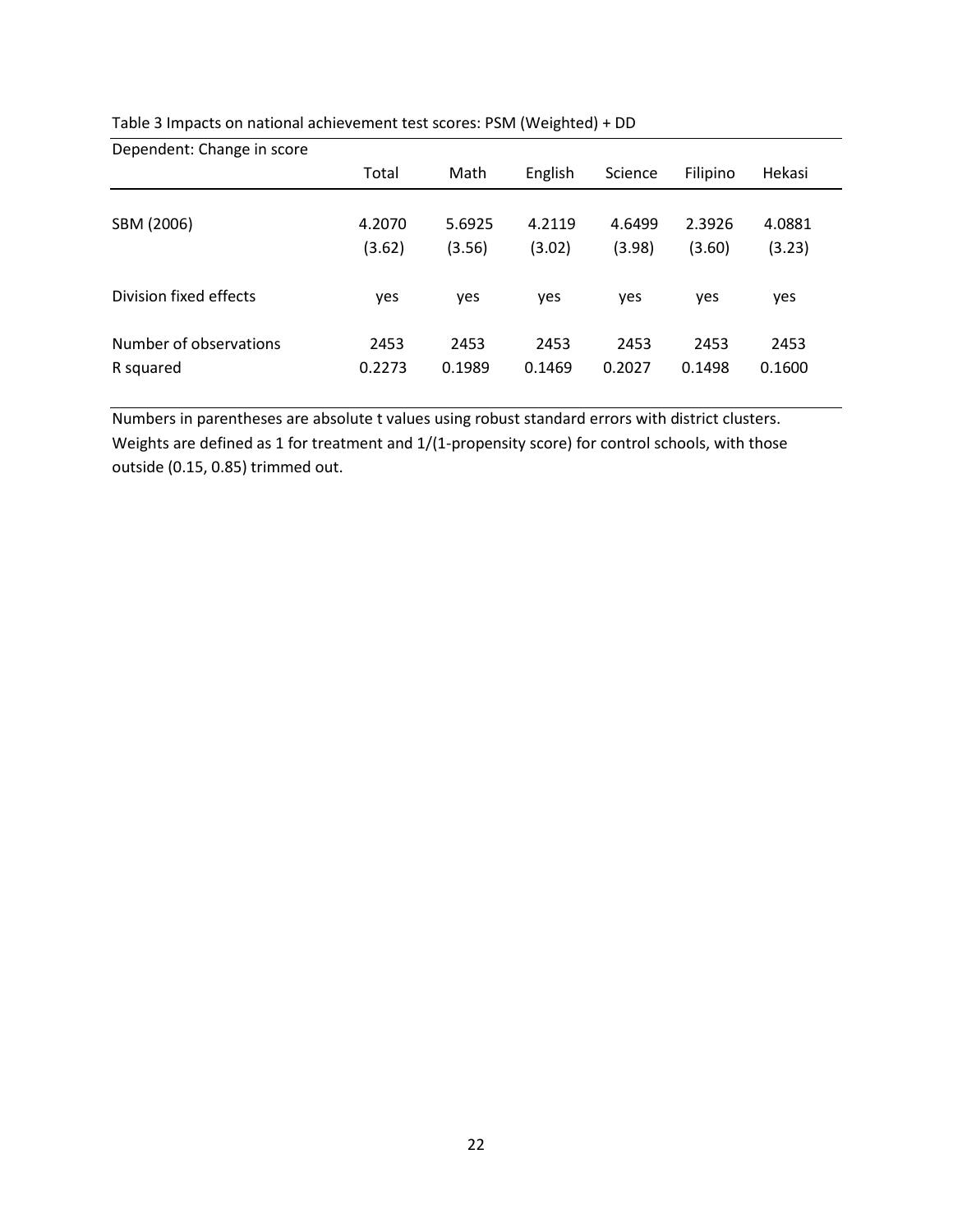| Dependent: Change in score  |               |            |           |                                        |             |            |  |
|-----------------------------|---------------|------------|-----------|----------------------------------------|-------------|------------|--|
|                             | Total         | Math       | English   | Science                                | Filipino    | Hekasi     |  |
|                             |               |            |           |                                        |             |            |  |
| SBM (2006)                  | 4.1634        | 5.5143     | 4.2835    | 4.5193                                 | 2.3923      | 4.1076     |  |
|                             | (3.62)        | (3.42)     | (3.13)    | (3.81)                                 | (3.82)      | (3.26)     |  |
| Change in Total enrollment  | $-0.0030$     | $-0.0072$  | $-0.0013$ | $-0.0023$                              | $-0.0029$   | $-0.0015$  |  |
|                             | (0.70)        | (1.32)     | (0.26)    | (0.38)                                 | (1.35)      | (0.30)     |  |
| <b>PCR</b>                  | $-0.0117$     | 0.0132     | $-0.0026$ | $-0.01841$                             | $-0.0355$   | $-0.0152$  |  |
|                             | (0.19)        | (0.16)     | (0.04)    | (0.24)                                 | (0.61)      | (0.21)     |  |
| PTR                         | $-0.0249$     | $-0.0204$  | $-0.0879$ | $-0.0125$                              | 0.0033      | $-0.0070$  |  |
|                             | (0.57)        | (0.28)     | (1.73)    | (0.23)                                 | (0.07)      | (0.16)     |  |
| Total salary principal      | $-0.00002$    | $-0.00002$ |           | $-0.00003 -4.61e-06$                   | $-0.00003$  | $-0.00003$ |  |
|                             | (0.54)        | (0.27)     | (0.59)    | (0.10)                                 | (1.04)      | (0.56)     |  |
| Total salary head teacher   | 0.00006       | 0.00007    | 0.00013   | 0.00005                                | 0.00003     | 0.00003    |  |
|                             | (1.22)        | (0.83)     | (2.27)    | (0.89)                                 | (0.73)      | (0.58)     |  |
| Total salary master teacher | $-9.43E - 06$ |            |           | $-0.00002 -8.83e-06 -2.04e-06$         | $-6.16e-06$ | $-0.00001$ |  |
|                             | (0.80)        | (1.03)     | (0.53)    | (0.14)                                 | (0.68)      | (0.77)     |  |
| Total salary teacher        | $-0.00001$    |            |           | -8.09E-06 -0.00002 -7.18e-06 -6.70e-06 |             | $-0.00001$ |  |
|                             | (1.68)        | (0.06)     | (2.05)    | (0.78)                                 | (1.59)      | (2.24)     |  |
| Division fixed effects      | yes           | yes        | yes       | yes                                    | yes         | yes        |  |
| Number of observations      | 2406          | 2406       | 2406      | 2406                                   | 2406        | 2406       |  |
| R squared                   | 0.2300        | 0.2014     | 0.1544    | 0.1997                                 | 0.1542      | 0.1620     |  |

Table 4 Impacts on national achievement test scores: PSM (Weighted) + DD

Numbers in parentheses are absolute t values using robust standard errors with district clusters. Weights are defined as 1 for treatment and 1/(1-propensity score) for control schools, with those outside (0.15, 0.85) trimmed out.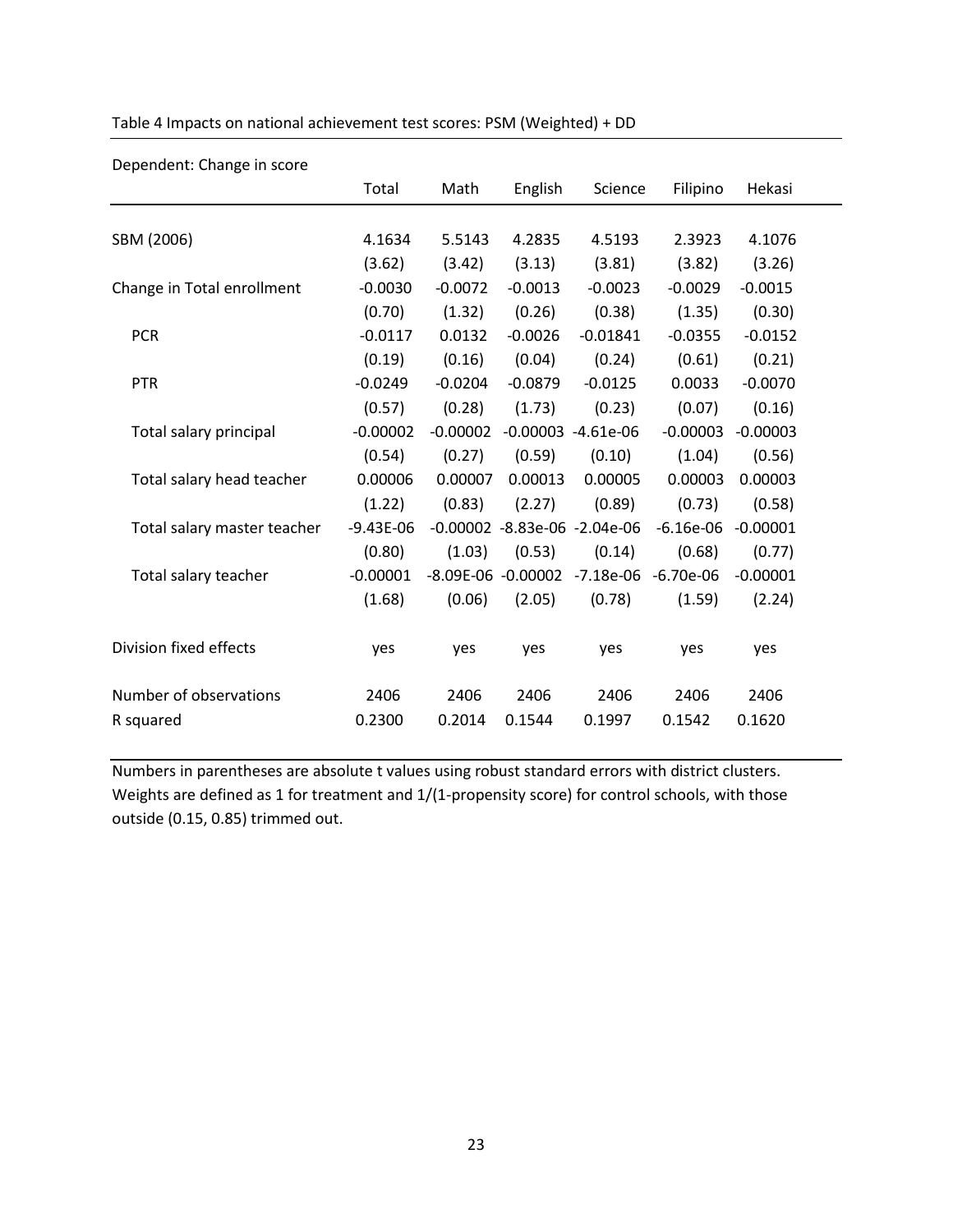|                | Division | <b>District</b> |  |
|----------------|----------|-----------------|--|
|                |          |                 |  |
| Overall        | 0.03010  |                 |  |
| Within         | 0.02101  | 0.01478         |  |
| <b>Between</b> | 0.00908  | 0.01532         |  |
|                |          |                 |  |
| Within         | 0.01133  | 0.00796         |  |
| <b>Between</b> | 0.00677  | 0.01014         |  |
|                | Overall  | 0.01810         |  |

Table A1 Theil Decomposition: National Achievement Test Scores

Source: NAT database. Note that Theil measures of pupil-teacher ratio, pupil-classroom ratio and perpupil teachers' salary all increased in the period of 2005 to 2010.